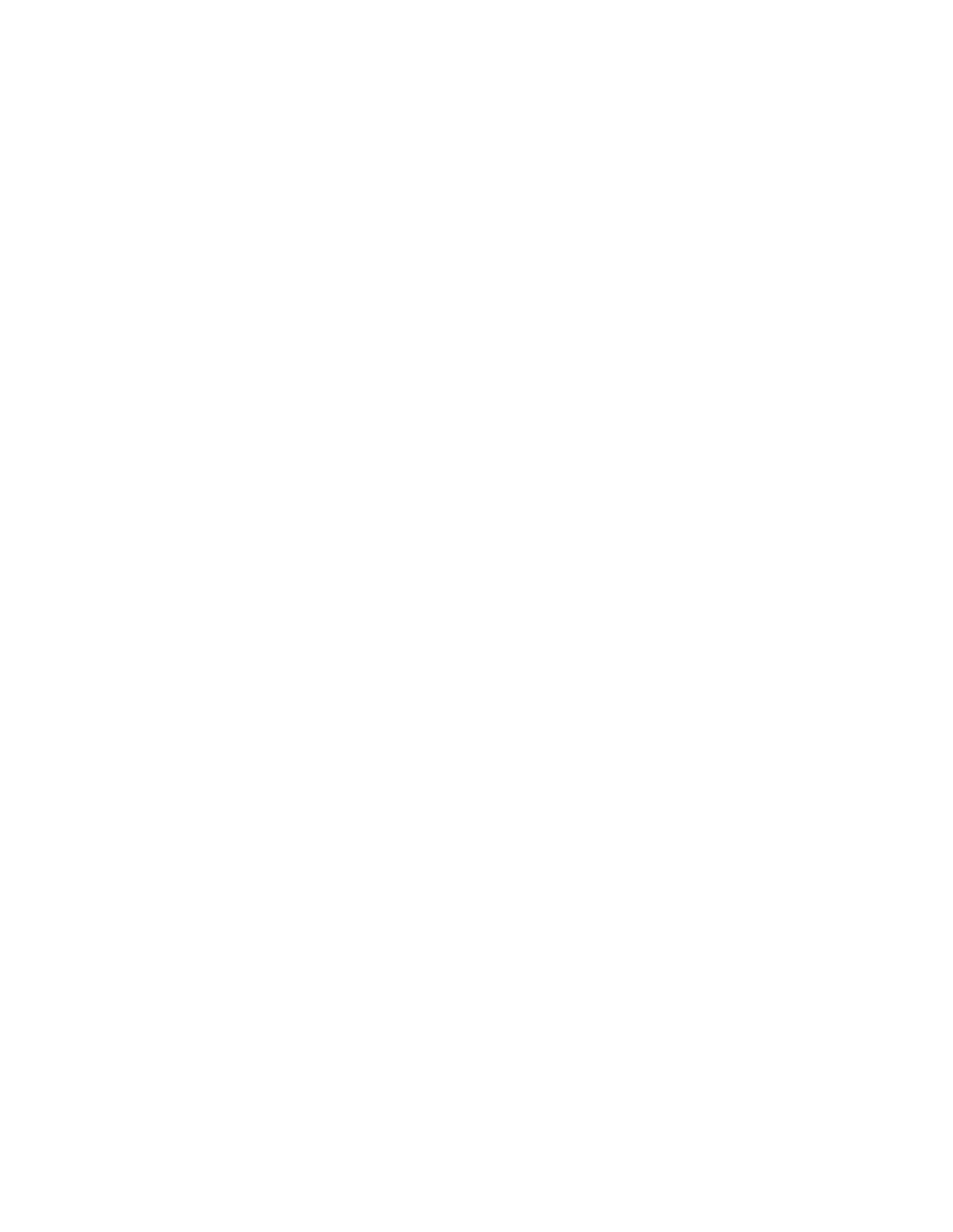**Tuesday, March 23, 2021**

## **UNCONTESTED LOCAL SECOND READING BILL**

**S. 448--Senator Fanning: A BILL TO AMEND ACT 379 OF 1959, AS AMENDED, RELATING TO THE CHESTER METROPOLITAN DISTRICT, SO AS TO ADD FOUR MEMBERS TO THE CHESTER COUNTY BOARD OF DIRECTORS APPOINTED BY THE CHESTER COUNTY LEGISLATIVE DELEGATION.**

(Without reference--January 12, 2021)

**MOTION PERIOD**

### **BILL RETURNED FROM THE HOUSE**

(Senate Amendments Amended)

**H. 3589--Reps. Allison, Lucas, M.M. Smith, Calhoon, Felder and Huggins: A BILL TO AMEND SECTION 59-19-350, CODE OF LAWS OF SOUTH CAROLINA, 1976, RELATING TO THE ESTABLISHMENT OF SCHOOLS OF CHOICE EXEMPT FROM CERTAIN STATUTES AND REGULATIONS, SO AS TO REDESIGNATE THESE**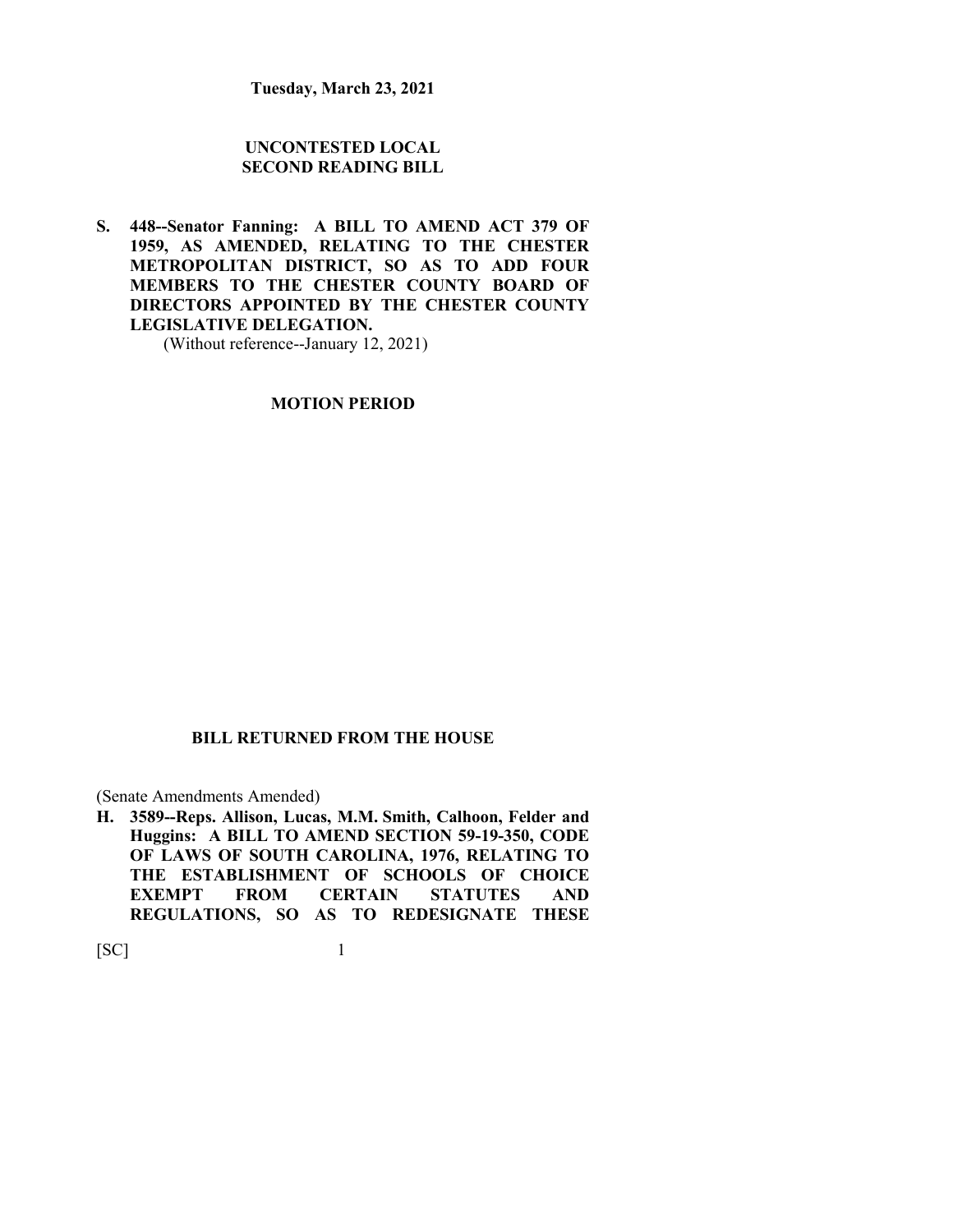**SCHOOLS AS BEING SCHOOLS OF INNOVATION, TO CLARIFY THAT PUBLIC SCHOOL DISTRICTS MAY ESTABLISH MULTIPLE SCHOOLS OF INNOVATION, AND TO PROVIDE PROCEDURES FOR OBTAINING AND RENEWING STATUS AS A SCHOOL OF INNOVATION.** (Returned from the House--March 17, 2021)

**STATEWIDE THIRD READING BILLS**

**S. 456--Senator Alexander: A BILL TO AMEND ARTICLE 1, CHAPTER 3, TITLE 23 OF THE 1976 CODE, RELATING TO THE SOUTH CAROLINA LAW ENFORCEMENT DIVISION, BY ADDING SECTION 23-3-90, TO PROVIDE THAT AN AGENCY AUTHORIZED TO REQUEST A STATE FINGERPRINT BACKGROUND CHECK MAY REQUEST A FEDERAL FINGERPRINT BACKGROUND CHECK, TO PROVIDE THAT THE SOUTH CAROLINA LAW ENFORCEMENT DIVISION, UPON REQUEST, MAY SUBMIT THE FINGERPRINTS COLLECTED BY AGENCIES AND INFORMATION RELATED TO THOSE PRINTS TO THE FEDERAL BUREAU OF INVESTIGATION'S NEXT GENERATION IDENTIFICATION PROGRAM, TO PROVIDE THAT THE SOUTH CAROLINA LAW ENFORCEMENT DIVISION AND THE FEDERAL BUREAU OF INVESTIGATION MAY RETAIN COLLECTED FINGERPRINTS AND SEARCH ANY RETAINED FINGERPRINTS AT A LATER DATE PURSUANT TO AN APPROPRIATE INQUIRY, AND TO PROVIDE THAT THE SOUTH CAROLINA LAW ENFORCEMENT DIVISION MAY CHARGE A REASONABLE FEE FOR THE COLLECTION AND RETENTION OF FINGERPRINTS.**

(Read the first time--January 13, 2021) (Reported by Committee on Judiciary--March 10, 2021) (Favorable with amendments) (Committee Amendment Adopted--March 17, 2021) (Read the second time--March 17, 2021) (Ayes 45, Nays 0--March 17, 2021)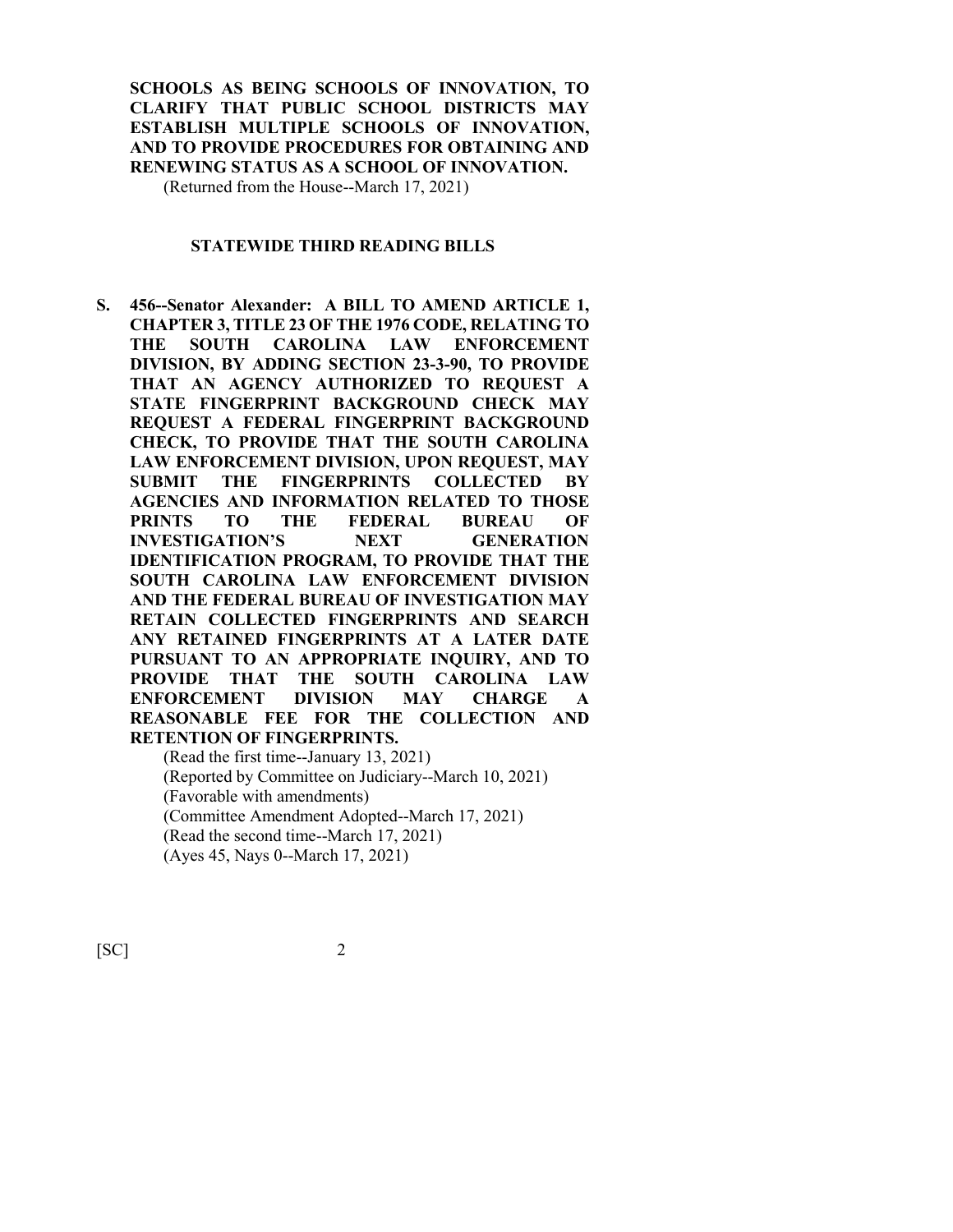**S. 631--Senators Talley and Campsen: A BILL TO ENACT THE "SOUTH CAROLINA ELECTRONIC NOTARY PUBLIC ACT"; TO AMEND TITLE 26 OF THE 1976 CODE, RELATING TO NOTARIES PUBLIC AND ACKNOWLEDGEMENTS, BY ADDING CHAPTER 2, TO PROVIDE FOR PROCEDURES AND TRAINING REQUIREMENTS, TO PROVIDE FOR ACTS THAT MAY BE PERFORMED, RESTRICTIONS ON THOSE ACTS, AND REQUIREMENTS TO COMPLETE THOSE ACTS, TO ESTABLISH MAXIMUM FEES, TO ESTABLISH PROCEDURES FOR ELECTRONIC NOTARIES PUBLIC, TO PROVIDE THAT THE SECRETARY OF STATE MAY PROMULGATE REGULATIONS, TO PROVIDE FOR THE TERMINATION OF ELECTRONIC NOTARIES PUBLIC, TO PROVIDE A PENALTY, TO PROVIDE REQUIREMENTS TO CERTIFY AUTHENTICITY, AND TO DEFINE NECESSARY TERMS.**

(Read the first time--March 2, 2021) (Reported by Committee on Family and Veterans' Services-- March 10, 2021) (Favorable with amendments) (Committee Amendment Adopted--March 17, 2021) (Read the second time--March 17, 2021) (Ayes 45, Nays 0--March 17, 2021)

#### **STATEWIDE SECOND READING BILLS**

**S. 40--Senator Grooms: A BILL TO AMEND SECTION 5-29-30 OF THE 1976 CODE, RELATING TO THE RIGHT OF MUNICIPALITIES TO ESTABLISH ON-STREET PARKING FACILITIES, TO PROVIDE THAT MUNICIPALITIES MAY NOT ESTABLISH OR ALTER PARKING FACILITIES ON ANY STATE HIGHWAY FACILITY WITHOUT THE PRIOR APPROVAL OF THE DEPARTMENT OF TRANSPORTATION; TO AMEND SECTION 57-5-840 OF THE 1976 CODE, RELATING TO ALTERATIONS BY A MUNICIPALITY OF STATE HIGHWAY FACILITIES, TO PROVIDE THAT RESTRICTIONS ON THE USE OF STATE HIGHWAY FACILITIES BY A MUNICIPALITY ARE SUBJECT TO PRIOR APPROVAL BY THE DEPARTMENT OF**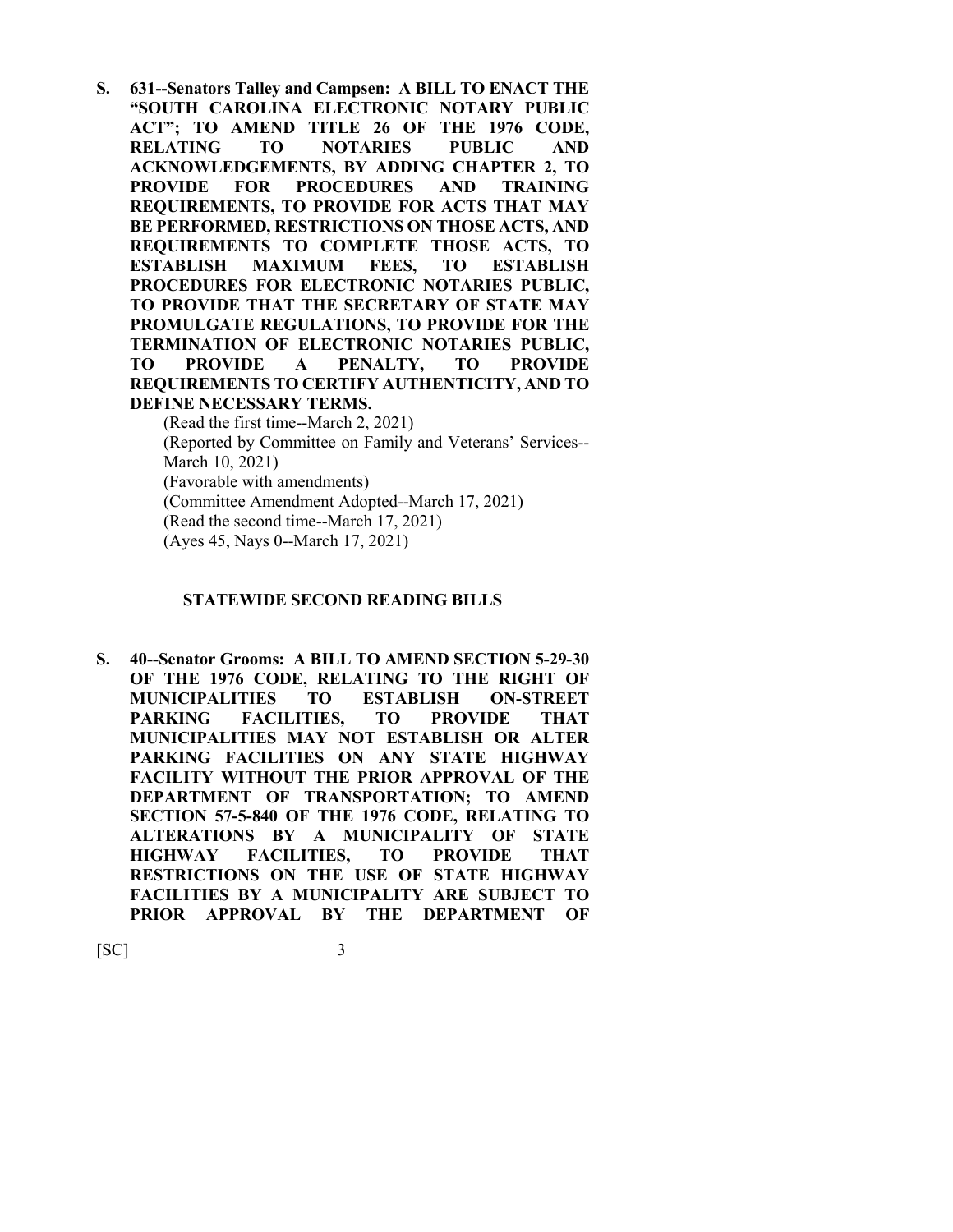**TRANSPORTATION; TO AMEND ARTICLE 5, CHAPTER 5, TITLE 57 OF THE 1976 CODE, RELATING TO CONSTRUCTION OF THE STATE HIGHWAY SYSTEM, BY ADDING SECTION 57-5-845, TO PROVIDE THAT PARKING ON STATE HIGHWAY FACILITIES LOCATED ON BARRIER ISLANDS IS FREE AND ANY RESTRICTIONS MAY ONLY BE MADE BY THE DEPARTMENT OF TRANSPORTATION TO AMEND SECTION 57-7-210 OF THE 1976 CODE, RELATING TO OBSTRUCTIONS IN HIGHWAYS, TO PROVIDE THAT THE FINE FOR VIOLATIONS IS CALCULATED ON A PER-DAY BASIS; TO AMEND SECTION 57-7-220 OF THE 1976 CODE, RELATING TO THE REMOVAL OF OBSTRUCTIONS IN HIGHWAYS, TO PROVIDE THAT OBSTRUCTIONS ON ANY PORTION OF A PUBLIC HIGHWAY MUST BE REMOVED AS SOON AS POSSIBLE BY THE GOVERNMENTAL ENTITY RESPONSIBLE FOR MAINTAINING THE HIGHWAY; AND TO DEFINE NECESSARY TERMS.**

(Read the first time--January 12, 2021)

(Reported by Committee on Transportation--February 03, 2021)

(Favorable)

(Contested by Senators Bennett and Hutto)

**S. 475--Senators Rankin, Grooms, Williams, Scott, Hembree, McElveen, Senn, Talley, Adams, Harpootlian, Hutto, Goldfinch, Matthews and Gambrell: A JOINT RESOLUTION TO REQUIRE NEXTERA ENERGY, INC. TO PROVIDE CERTAIN DOCUMENTS RELATED TO THE PUBLIC SERVICE AUTHORITY TO THE SPEAKER OF THE HOUSE OF REPRESENTATIVES, THE PRESIDENT OF THE SENATE, THE CHAIRMAN OF THE SENATE FINANCE COMMITTEE, THE CHAIRMAN OF THE HOUSE WAYS AND MEANS COMMITTEE, THE CHAIRMAN OF THE SENATE JUDICIARY COMMITTEE AND THE CHAIRMAN OF THE HOUSE JUDICIARY COMMITTEE.**

> (Read the first time--January 21, 2021) (Reported by Committee on Judiciary--February 11, 2021) (Favorable) (Contested by Senator Massey)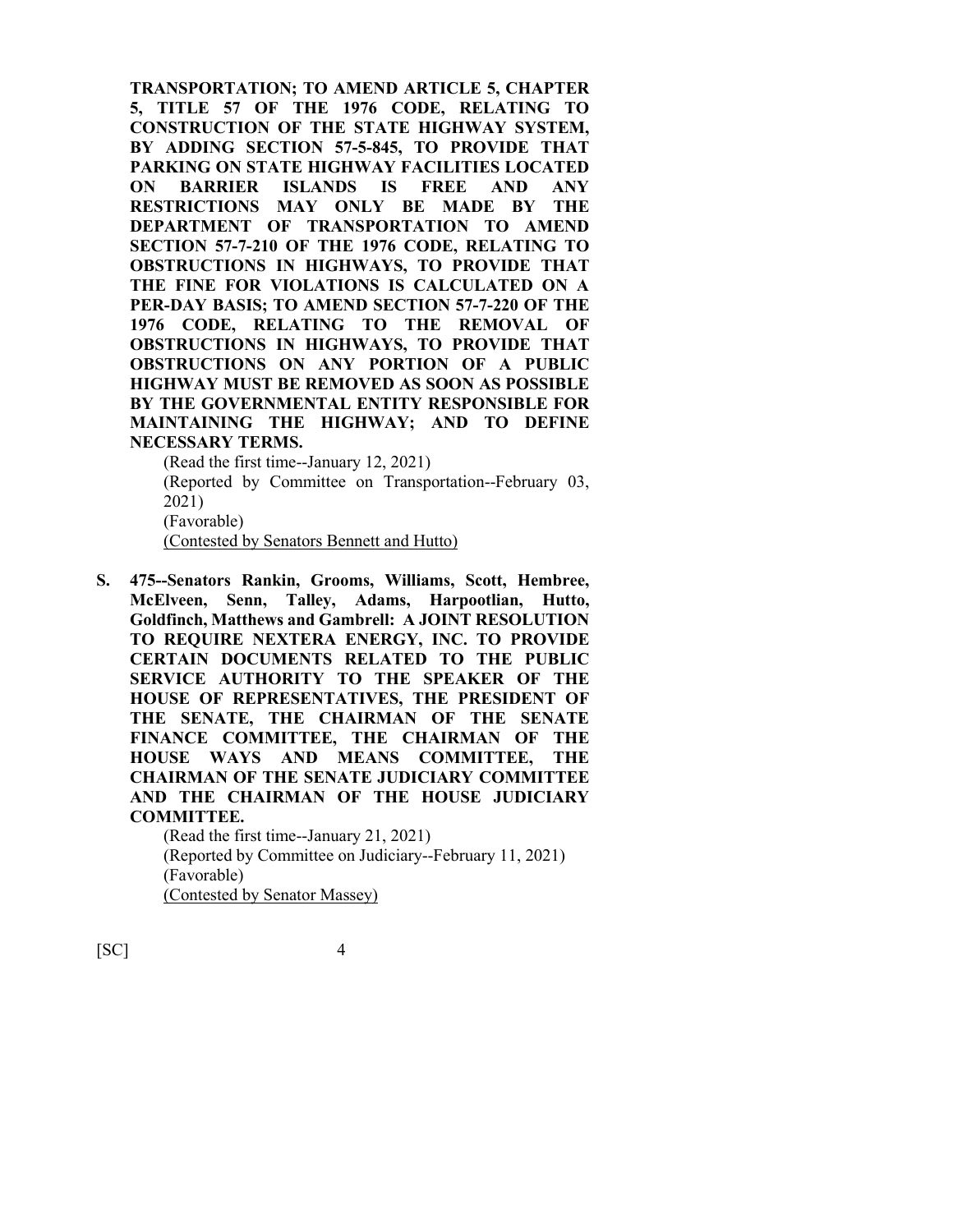**S. 227 -- Senators Shealy, McElveen and Matthews: A BILL TO ENACT THE "MASSAGE THERAPY PRA CTICE ACT".; TO AMEND CHAPTER 30, TITLE 40 OF THE 1976 CODE, RELATING TO MASSAGE THERAPY PRACTICE, TO PROVIDE THAT IT IS IN THE INTEREST OF PUBLIC HEALTH, SAFETY, AND WELFARE TO REGULATE THE PRACTICE OF MASSAGE THERAPY. (Abbreviated Title)**

> (Read the first time--January 12, 2021) (Reported by Committee on Labor, Commerce and Industry-- February 17, 2021) (Favorable with amendments) (Committee Amendment Adopted--February 24, 2021) (Amended--March 10, 2021)

**S. 376--Senators Talley, Hembree and Setzler: A BILL TO ENACT THE "STATE INSTITUTION OF HIGHER EDUCATION EFFICIENCY ACT"; TO AMEND TITLE 59 OF THE 1976 CODE, RELATING TO EDUCATION, BY ADDING CHAPTER 157, TO ALLOW THE BOARD OF TRUSTEES OF AN INSTITUTION OF HIGHER EDUCATION TO ESTABLISH BY RESOLUTION AN AUXILIARY DIVISION AS PART OF THE COLLEGE OR UNIVERSITY, TO PROVIDE THAT THE AUXILIARY DIVISION IS EXEMPT FROM VARIOUS STATE LAWS, TO REQUIRE THAT CERTAIN PERMANENT IMPROVEMENT PROJECTS MUST BE SUBMITTED TO THE JOINT BOND REVIEW COMMITTEE AND THE EXECUTIVE BUDGET OFFICE, TO PROVIDE THAT A BOARD OF TRUSTEES MAY ADOPT FOR AN AUXILIARY DIVISION A PROCUREMENT POLICY, AND TO PROVIDE REPORTING REQUIREMENTS; TO AMEND SECTION 8-11-260 OF THE 1976 CODE, RELATING TO EXEMPTIONS FROM CERTAIN REQUIREMENTS FOR STATE OFFICERS AND EMPLOYEES, TO PROVIDE THAT EMPLOYEES OF CERTAIN RESEARCH UNIVERSITIES AND NON-RESEARCH, FOUR-YEAR COLLEGES AND UNIVERSITIES ARE EXEMPT; TO AMEND SECTION 11-35-710(A)(6) OF THE 1976 CODE, RELATING TO EXEMPTIONS FROM THE SOUTH CAROLINA CONSOLIDATED PROCUREMENT CODE, TO PROVIDE THAT THE STATE FISCAL ACCOUNTABILITY AUTHORITY MAY EXEMPT PRIVATE GIFTS,**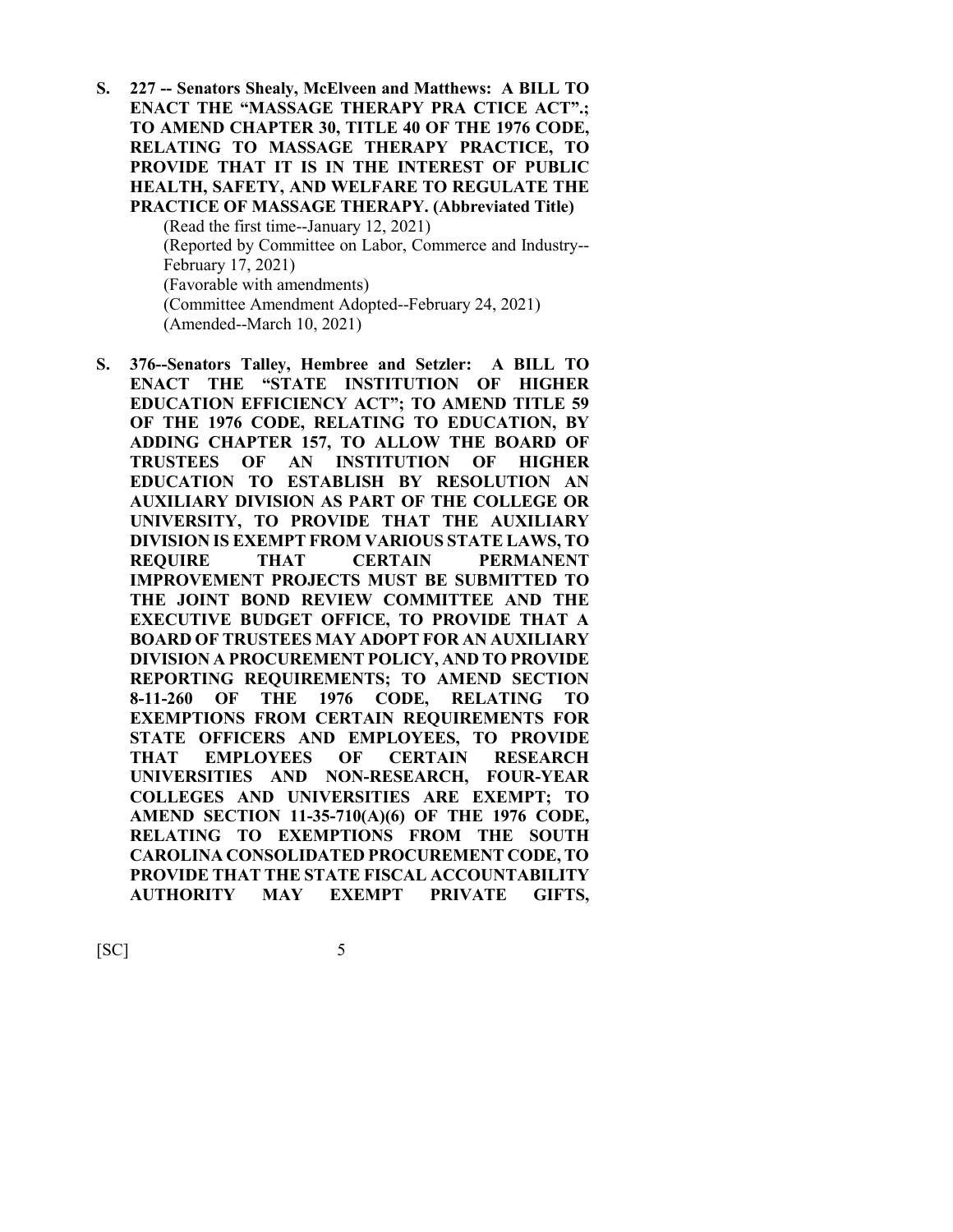## **AUXILIARY DIVISIONS, AND OTHER SALES AND SERVICES; AND TO DEFINE NECESSARY TERMS.**

(Read the first time--January 12, 2021) (Reported by Committee on Education--February 24, 2021) (Favorable with amendments) (Contested by Senator Leatherman)

**H. 3585--Reps. Sandifer and Hardee: A BILL TO AMEND THE CODE OF LAWS OF SOUTH CAROLINA, 1976, BY ADDING SECTION 38-61-80 SO AS TO PROVIDE THE PROCEDURE FOR AN INSURER TO CANCEL, NONRENEW, OR TERMINATE ALL OR SUBSTANTIALLY ALL OF AN ENTIRE LINE OR CLASS OF BUSINESS; BY ADDING SECTION 38-77-400 SO AS TO REQUIRE AN INSURER TO PROVIDE A LISTING OF UNDERWRITING RESTRICTIONS UPON THE REQUEST OF THE DIRECTOR; TO AMEND SECTION 38-13-30, RELATING TO ORDERS RESULTING FROM EXAMINATIONS, SO AS TO ALLOW THE DIRECTOR OR HIS DESIGNEE TO SERVE AN ORDER UPON THE INSURER BY ELECTRONIC MAIL; TO AMEND SECTION 38-53-110, RELATING TO FINANCIAL STATEMENT REQUIREMENTS, SO AS TO PROVIDE A DEADLINE FOR SUBMISSION; TO AMEND SECTION 38-71-340, RELATING TO REQUIRED POLICY PROVISIONS, SO AS TO ADD A TIME OF PAYMENT OF CLAIMS REQUIREMENT FOR HEALTH INSURANCE COVERAGE; TO AMEND SECTION 38-75-730, AS AMENDED, RELATING TO RESTRICTIONS ON THE CANCELLATION OF POLICIES, SO AS TO DISTINGUISH THE CANCELLATION PROVISIONS FOR WORKERS' COMPENSATION INSURANCE POLICIES; TO AMEND SECTION 38-75-740, RELATING TO RESTRICTIONS ON THE NONRENEWAL OF POLICIES, SO AS TO REMOVE SPECIFIC DEADLINES; TO AMEND SECTION 38-75-1160, RELATING TO THE NOTICE REQUIREMENT PRIOR TO CANCELLATION OR REFUSAL TO RENEW, SO AS TO REMOVE SPECIFIC DEADLINES; AND TO AMEND SECTION 38-75-1240, RELATING TO THE PROVISIONS TO THE DIRECTOR OF UNDERWRITING RESTRICTIONS BASED UPON GEOGRAPHY, SO AS TO REQUIRE AN INSURER TO PROVIDE A LIST OF UNDERWRITING RESTRICTIONS ONLY UPON THE**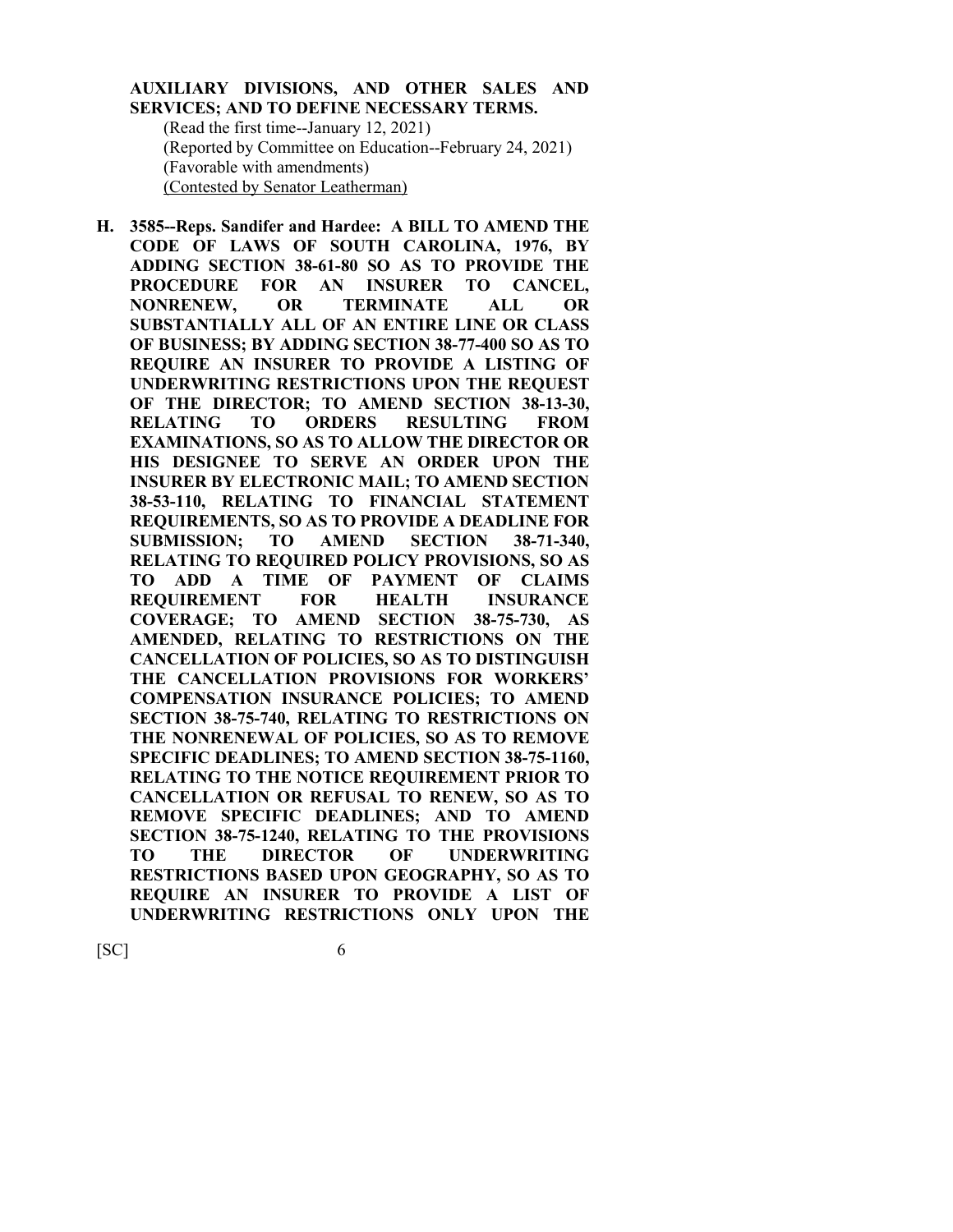## **REQUEST OF THE DIRECTOR REGARDLESS OF GEOGRAPHY.**

(Read the first time--February 3, 2021) (Reported by Committee on Banking and Insurance--February 25, 2021) (Favorable)

**H. 3586--Reps. Sandifer and Hardee: A BILL TO AMEND SECTION 38-55-520, CODE OF LAWS OF SOUTH CAROLINA, 1976, RELATING TO THE PURPOSE OF THE ARTICLE, SO AS TO ESTABLISH THE FRAUD DIVISION WITHIN THE DEPARTMENT OF INSURANCE; TO AMEND SECTION 38-55-530, RELATING TO DEFINITIONS, SO AS TO REMOVE REFERENCES TO THE SECOND INJURY FUND AND ADD A SEPARATE DEFINITION FOR "UNDESERVED ECONOMIC BENEFIT OR ADVANTAGE"; TO AMEND SECTION 38-55-550, RELATING TO CIVIL PENALTIES PAID TO THE INSURANCE FRAUD DIVISION, SO AS TO MAKE CONFORMING CHANGES; TO AMEND SECTION 38-55-560, RELATING TO THE INSURANCE FRAUD DIVISION, SO AS TO TRANSFER THE DUTIES AND OBLIGATIONS TO THE DEPARTMENT OF INSURANCE; TO AMEND SECTION 38-55-570, RELATING TO NOTIFICATION OF KNOWLEDGE OR BELIEF OF FALSE STATEMENTS AND MISREPRESENTATIONS AND INFORMATION TO BE RELEASED, SO AS TO TRANSFER THE DUTIES AND OBLIGATIONS TO THE DEPARTMENT OF INSURANCE; TO AMEND SECTION 38-55-590, RELATING TO THE REQUIRED ANNUAL REPORT TO THE GENERAL ASSEMBLY, SO AS TO TRANSFER THE DUTIES AND OBLIGATIONS TO THE DEPARTMENT OF INSURANCE; AND TO AMEND SECTION 42-9-440, RELATING TO THE WORKERS' COMPENSATION COMMISSION'S REQUIREMENT TO REPORT SUSPECTED FRAUD, SO AS TO MAKE CONFORMING CHANGES.**

> (Read the first time--February 4, 2021) (Reported by Committee on Banking and Insurance--February 25, 2021) (Favorable) (Contested by Senator Malloy)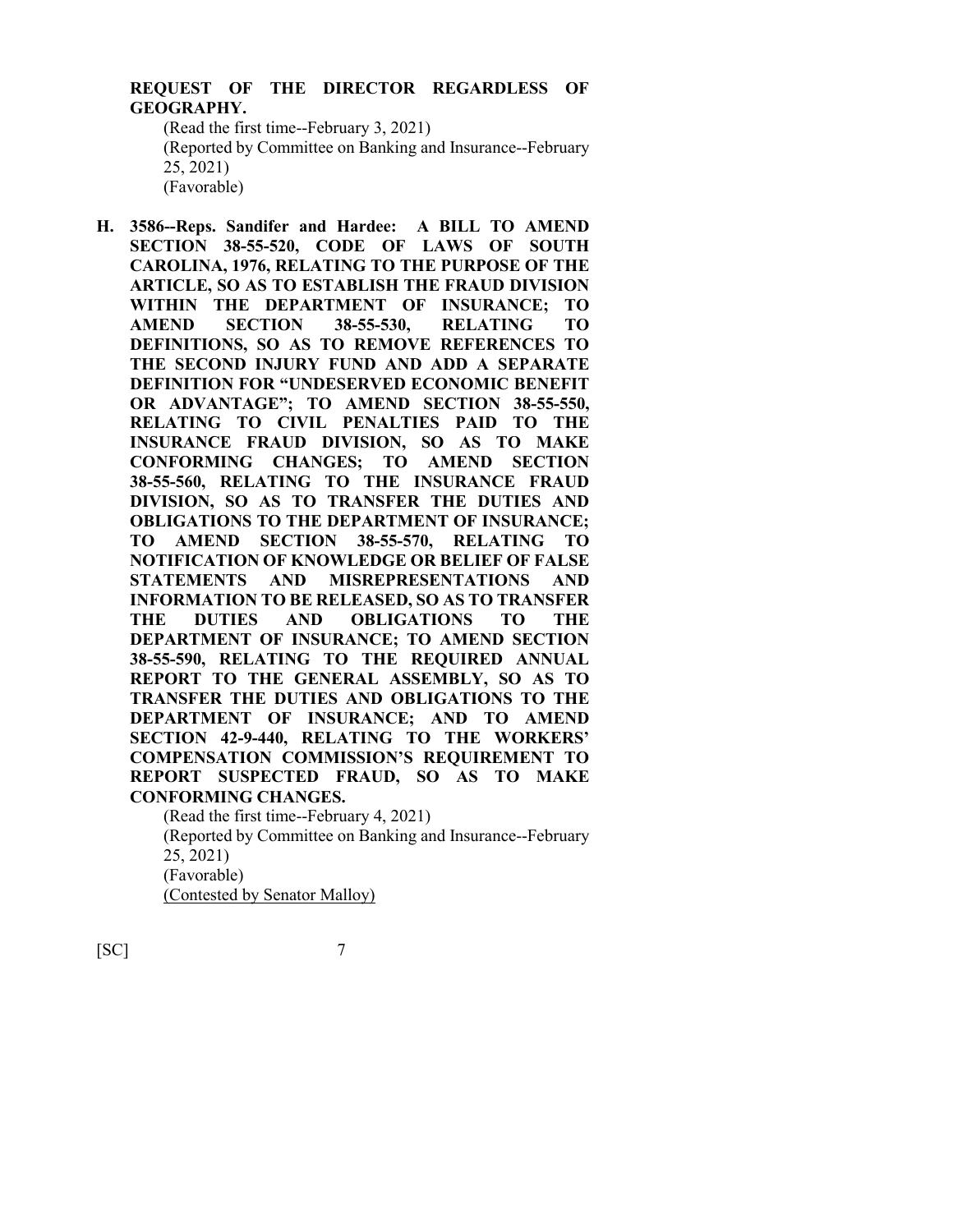**H. 3587--Reps. Sandifer and Hardee: A BILL TO AMEND SECTION 38-77-30, AS AMENDED, CODE OF LAWS OF SOUTH CAROLINA, 1976, RELATING TO THE DEFINITION OF "REDUCTION IN COVERAGE", SO AS TO PROHIBIT AN INSURER FROM TREATING A CORRECTION OF A TYPOGRAPHICAL OR SCRIVENER'S ERROR AS A REDUCTION IN COVERAGE AND TO AMEND SECTION 38-77-120, RELATING TO NOTICE REQUIREMENTS FOR CANCELLATION OR THE REFUSAL TO REVIEW A POLICY, SO AS TO MAKE CONFORMING CHANGES.**

(Read the first time--February 3, 2021) (Reported by Committee on Banking and Insurance--February 25, 2021) (Favorable)

**S. 649--Fish, Game and Forestry Committee: A JOINT RESOLUTION TO APPROVE REGULATIONS OF THE DEPARTMENT OF LABOR, LICENSING AND REGULATION-BOARD OF REGISTRATION FOR FORESTERS, RELATING TO BOARD OF REGISTRATION FOR FORESTERS, DESIGNATED AS REGULATION DOCUMENT NUMBER 5012, PURSUANT TO THE PROVISIONS OF ARTICLE 1, CHAPTER 23, TITLE 1 OF THE 1976 CODE.**

> (Without reference--March 09, 2021) (Contested by Senator Campsen)

**S. 28--Senators Hutto, K. Johnson, Climer, McLeod and Stephens: A BILL TO AMEND SECTION 56-1-286 OF THE 1976 CODE, RELATING TO THE SUSPENSION OF A LICENSE OR PERMIT OR DENIAL OF ISSUANCE OF A LICENSE OR PERMIT TO PERSONS UNDER THE AGE OF TWENTY-ONE WHO DRIVE MOTOR VEHICLES AND HAVE A CERTAIN AMOUNT OF ALCOHOL CONCENTRATION, TO ALLOW A PERSON UNDER THE AGE OF TWENTY-ONE WHO IS SERVING A SUSPENSION OR DENIAL OF A LICENSE OR PERMIT TO ENROLL IN THE IGNITION INTERLOCK DEVICE PROGRAM; TO AMEND SECTION 56-1-385(A) OF THE 1976 CODE, RELATING TO THE REINSTATEMENT OF A PERMANENTLY REVOKED DRIVER'S LICENSE, TO LIMIT ITS APPLICATION TO OFFENSES OCCURRING**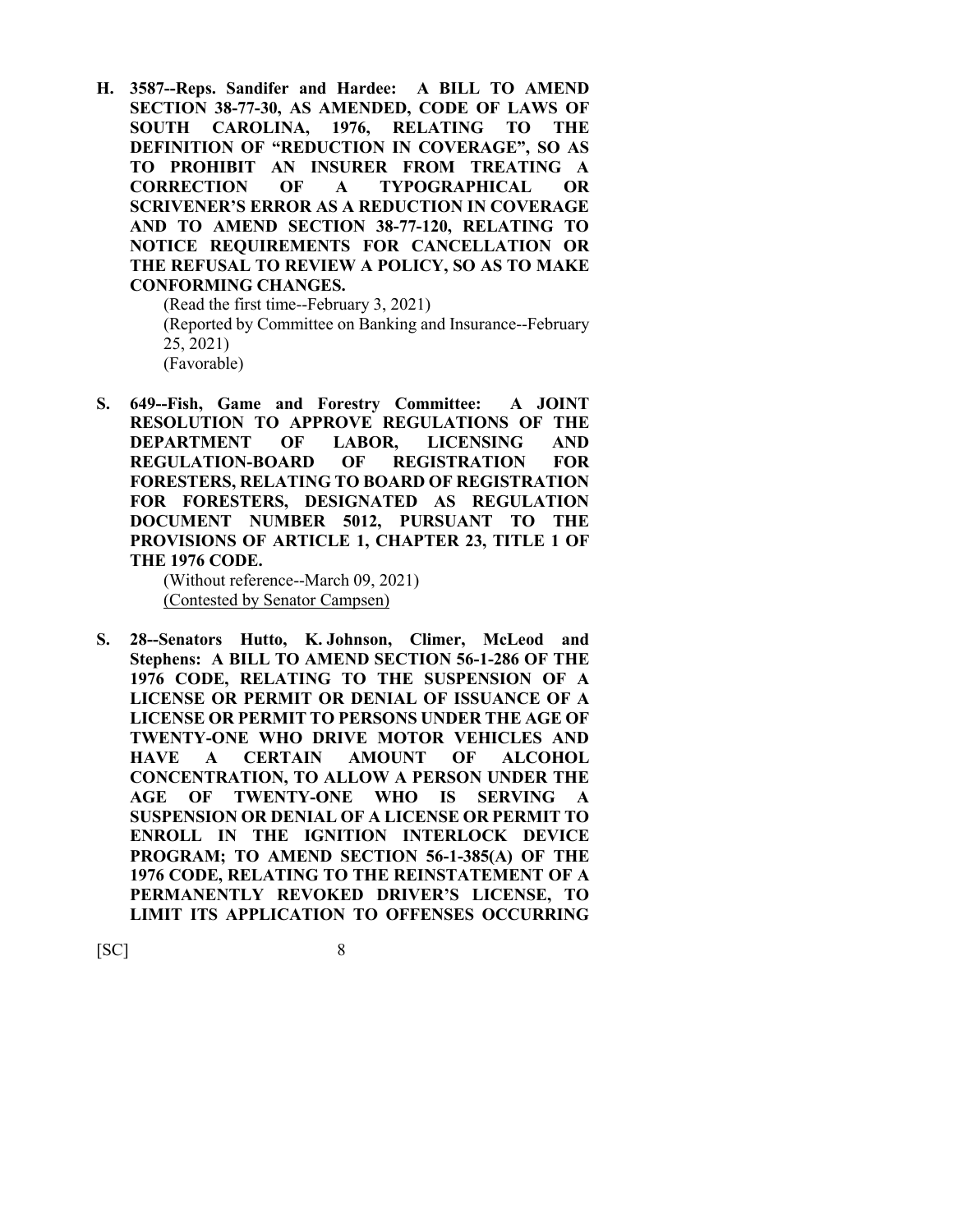**PRIOR TO OCTOBER 1, 2014; TO AMEND SECTION 56-1-400 OF THE 1976 CODE, RELATING TO THE SURRENDER OF A LICENSE AND ENDORSING SUSPENSION AND IGNITION INTERLOCK DEVICE ON A LICENSE, TO REMOVE THE REQUIREMENT THAT A PERSON SEEKING TO HAVE A LICENSE ISSUED MUST FIRST PROVIDE PROOF THAT ANY FINE OWED HAS BEEN PAID, AND TO INCLUDE A REFERENCE TO THE HABITUAL OFFENDER STATUTE; TO AMEND SECTION 56-1-1090(A) OF THE 1976 CODE, RELATING TO REQUESTS FOR RESTORATION OF THE PRIVILEGE TO OPERATE A MOTOR VEHICLE, TO ALLOW A PERSON CLASSIFIED AS A HABITUAL OFFENDER TO OBTAIN A DRIVER'S LICENSE WITH AN INTERLOCK RESTRICTION IF HE PARTICIPATES IN THE IGNITION INTERLOCK DEVICE PROGRAM; TO AMEND SECTION 56-1-1320(A) OF THE 1976 CODE, RELATING TO PROVISIONAL DRIVERS' LICENSES, TO ELIMINATE PROVISIONAL LICENSES FOR FIRST OFFENSE DRIVING UNDER THE INFLUENCE UNLESS THE OFFENSE OCCURRED PRIOR TO THE EFFECTIVE DATE OF THIS ACT; TO AMEND SECTION 56-1-1340 OF THE 1976 CODE, RELATING TO THE ISSUANCE OF LICENSES AND CONVICTIONS TO BE RECORDED, TO CONFORM INTERNAL STATUTORY REFERENCES; TO AMEND SECTION 56-5-2941 OF THE 1976 CODE, RELATING TO IGNITION INTERLOCK DEVICES, TO INCLUDE A REFERENCE TO THE HABITUAL OFFENDER STATUTE, REMOVE EXCEPTIONS TO IGNITION INTERLOCK DEVICES FOR OFFENDERS WHO ARE NONRESIDENTS AND FIRST-TIME OFFENDERS OF DRIVING UNDER THE INFLUENCE WHO DID NOT REFUSE TO SUBMIT TO CHEMICAL TESTS AND HAD AN ALCOHOL CONCENTRATION OF FIFTEEN ONE-HUNDREDTHS OF ONE PERCENT OR MORE, REQUIRE DEVICE MANUFACTURERS PAY CERTIFICATION FEES ASSOCIATED WITH IGNITION INTERLOCK DEVICES, PERMIT THOSE DRIVERS WITH PERMANENTLY REVOKED LICENSES AFTER OCTOBER 2014 TO SEEK RELIEF AFTER FIVE YEARS, AND MAKE THE RECORDS OF THE IGNITION INTERLOCK DEVICES THE RECORDS OF THE DEPARTMENT OF PROBATION, PAROLE AND PARDON SERVICES; TO AMEND SECTION**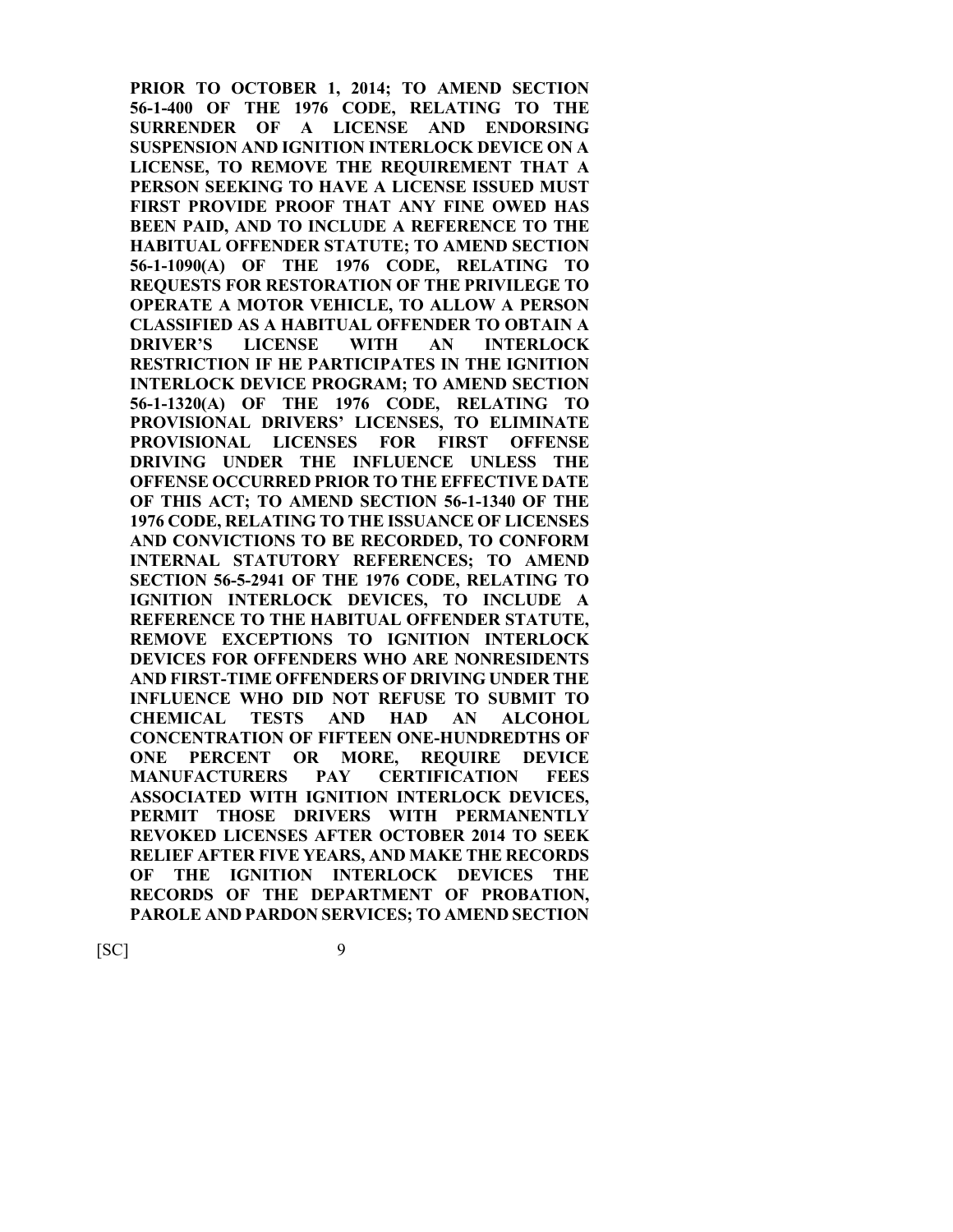**56-5-2951 OF THE 1976 CODE, RELATING TO TEMPORARY ALCOHOL LICENSES, TO REQUIRE AN IGNITION INTERLOCK DEVICE RESTRICTION ON A TEMPORARY ALCOHOL LICENSE AND TO DELETE PROVISIONS RELATING TO ROUTE-RESTRICTED LICENSES; AND TO AMEND SECTION 56-5-2990 OF THE 1976 CODE, RELATING TO SUSPENSION OF A CONVICTED PERSON'S DRIVER'S LICENSE AND THE PERIOD OF SUSPENSION, TO REQUIRE AN IGNITION INTERLOCK DEVICE IF A FIRST-TIME OFFENDER OF DRIVING UNDER THE INFLUENCE SEEKS TO END A SUSPENSION.**

(Read the first time--January 12, 2021) (Reported by Committee on Judiciary--March 10, 2021) (Favorable)

**S. 94--Senators Malloy and Adams: A BILL TO AMEND SECTION 42-1-160 OF THE 1976 CODE, RELATING TO INJURY AND PERSONAL INJURY IN WORKERS' COMPENSATION, TO PROVIDE THAT A LIMITATION ON STRESS, MENTAL INJURIES, AND MENTAL ILLNESS FOR WORKERS' COMPENSATION DOES NOT APPLY TO A FIRST RESPONDER DIAGNOSED WITH POST-TRAUMATIC STRESS DISORDER, AND TO DEFINE NECESSARY TERMS.**

(Read the first time--January 12, 2021) (Reported by Committee on Judiciary--March 10, 2021) (Favorable with amendments) (Contested by Senator Turner)

**S. 243--Senator Young: A BILL TO AMEND SECTION 63-7-940(A) OF THE 1976 CODE, RELATING TO AUTHORIZED USES OF UNFOUNDED CHILD ABUSE AND NEGLECT REPORTS, TO AUTHORIZE THE RELEASE OF INFORMATION ABOUT CHILD FATALITIES OR NEAR FATALITIES; TO AMEND SECTION 63-7-1990(H) OF THE 1976 CODE, RELATING TO THE CONFIDENTIALITY AND RELEASE OF CHILD ABUSE AND NEGLECT RECORDS, TO AUTHORIZE THE RELEASE OF INFORMATION ABOUT CHILD**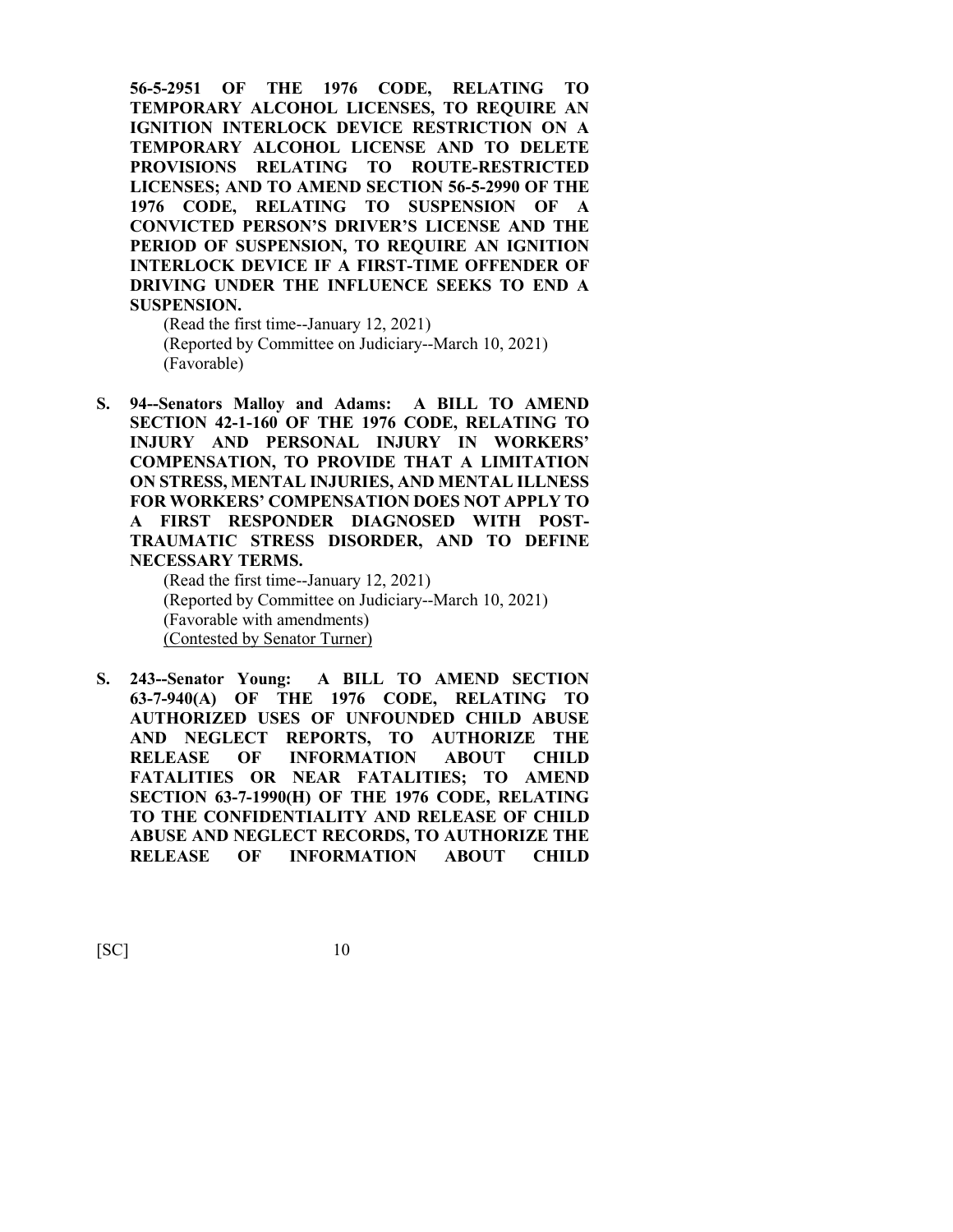#### **FATALITIES OR NEAR FATALITIES; AND TO DEFINE NECESSARY TERMS.**

(Read the first time--January 12, 2021) (Reported by Committee on Family and Veterans' Services-- March 10, 2021) (Favorable with amendments)

**S. 425--Senators Alexander and McLeod: A BILL TO AMEND ARTICLE 1, CHAPTER 35, TITLE 43 OF THE 1976 CODE, RELATING TO DUTIES AND PROCEDURES OF INVESTIGATIVE ENTITIES CONCERNING ADULT PROTECTION, BY ADDING SECTION 43-35-87, TO AUTHORIZE BANKING INSTITUTIONS TO DECLINE CERTAIN FINANCIAL TRANSACTION REQUESTS IN CASES OF THE SUSPECTED FINANCIAL EXPLOITATION OF A VULNERABLE ADULT, AND TO DEFINE NECESSARY TERMS.**

(Read the first time--January 12, 2021) (Reported by Committee on Family and Veterans' Services-- March 10, 2021) (Favorable with amendments) (Contested by Senator Gambrell)

**S. 628--Senator Davis: A BILL TO ENACT THE "PHARMACY ACCESS ACT"; TO AMEND CHAPTER 43, TITLE 40 OF THE 1976 CODE, RELATING TO THE SOUTH CAROLINA PHARMACY PRACTICE ACT, BY ADDING SECTIONS 40- 43-210 THROUGH 40-43-280, TO PROVIDE THAT THE SOUTH CAROLINA PHARMACY PRACTICE ACT DOES NOT CREATE A DUTY OF CARE FOR A PERSON WHO PRESCRIBES OR DISPENSES A SELF-ADMINISTERED HORMONAL CONTRACEPTIVE OR ADMINISTERS AN INJECTABLE HORMONAL CONTRACEPTIVE, TO PROVIDE THAT CERTAIN PHARMACISTS MAY DISPENSE A SELF-ADMINISTERED HORMONAL CONTRACEPTIVE OR ADMINISTER AN INJECTABLE HORMONAL CONTRACEPTIVE PURSUANT TO A STANDING PRESCRIPTION DRUG ORDER, TO PROVIDE A JOINT PROTOCOL FOR DISPENSING A SELF-ADMINISTERED HORMONAL CONTRACEPTIVE OR ADMINISTERING AN INJECTABLE HORMONAL CONTRACEPTIVE WITHOUT A PATIENT-SPECIFIC WRITTEN ORDER, TO REQUIRE CONTINUING**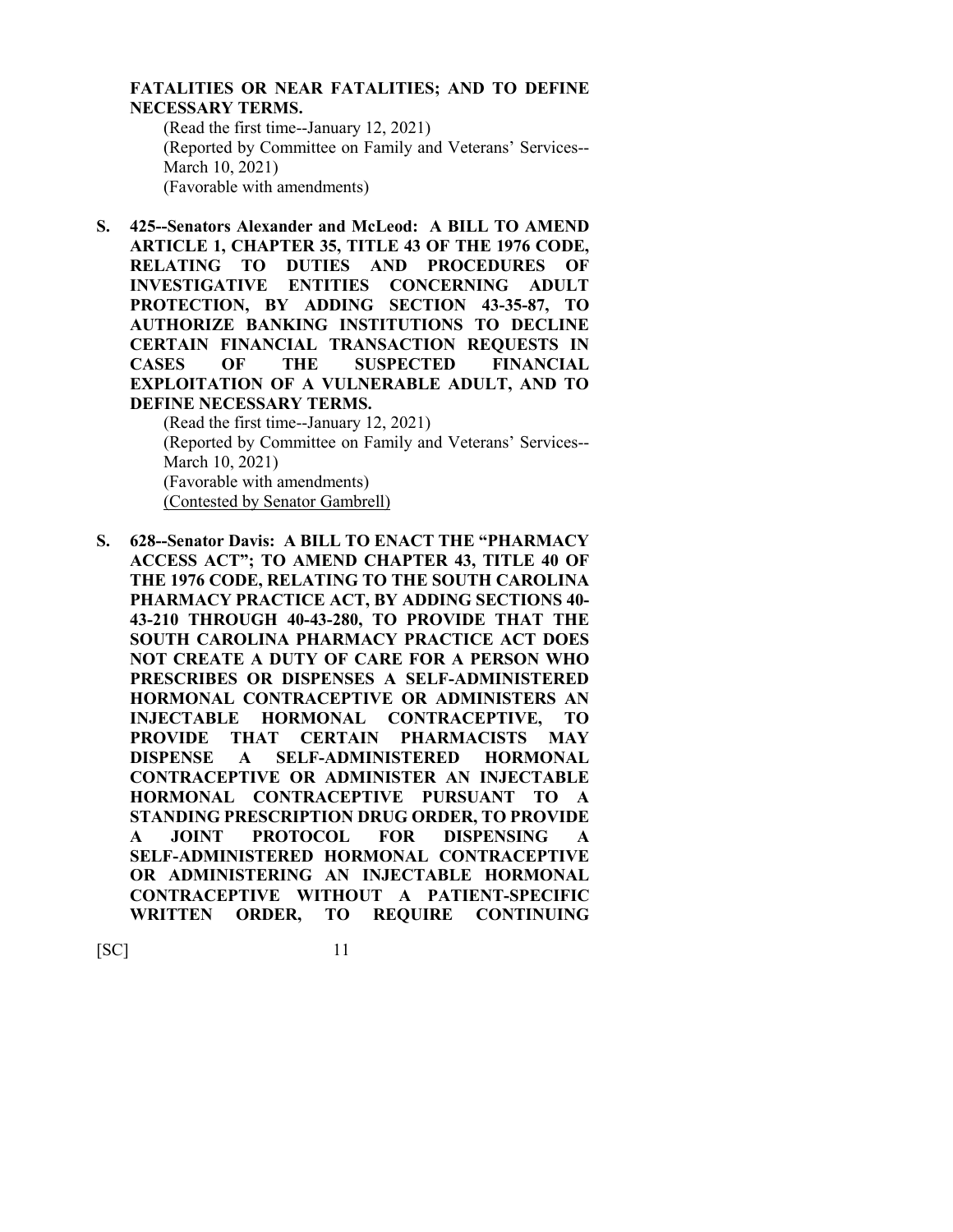**EDUCATION FOR A PHARMACIST DISPENSING A SELF-ADMINISTERED HORMONAL CONTRACEPTIVE OR ADMINISTERING AN INJECTABLE HORMONAL CONTRACEPTIVE, TO IMPOSE REQUIREMENTS ON A PHARMACIST WHO DISPENSES A SELF-ADMINISTERED HORMONAL CONTRACEPTIVE OR ADMINISTERS AN INJECTABLE HORMONAL CONTRACEPTIVE, TO PROVIDE THAT A PRESCRIBER WHO ISSUES A STANDING PRESCRIPTION DRUG ORDER FOR A SELF-ADMINISTERED HORMONAL CONTRACEPTIVE OR INJECTABLE HORMONAL CONTRACEPTIVE IS NOT LIABLE FOR ANY CIVIL DAMAGES FOR ACTS OR OMISSIONS RESULTING FROM THE DISPENSING OR ADMINISTERING OF THE CONTRACEPTIVE, AND TO PROVIDE THAT THE SOUTH CAROLINA PHARMACY PRACTICE ACT SHALL NOT BE CONSTRUED TO REQUIRE A PHARMACIST TO DISPENSE, ADMINISTER, INJECT, OR OTHERWISE PROVIDE HORMONAL CONTRACEPTIVES; AND TO AMEND ARTICLE 1, CHAPTER 6, TITLE 44 OF THE 1976 CODE, RELATING TO THE DEPARTMENT OF HEALTH AND HUMAN SERVICES, BY ADDING SECTION 44-6-115, TO PROVIDE FOR PHARMACIST SERVICES COVERED UNDER MEDICAID; AND TO DEFINE NECESSARY TERMS.**

(Read the first time--March 02, 2021) (Reported by Committee on Medical Affairs--March 10, 2021) (Favorable with amendments) (Contested by Senator Cromer)

**S. 202--Senator Hembree: A BILL TO AMEND SECTION 1-6- 10(1) AND (5) OF THE 1976 CODE, RELATING TO DEFINITIONS FOR THE OFFICE OF THE STATE INSPECTOR GENERAL, TO DEFINE NECESSARY TERMS.**

> (Read the first time--January 12, 2021) (Reported by Committee on Education--March 11, 2021) (Favorable with amendments) (Contested by Senator Hutto)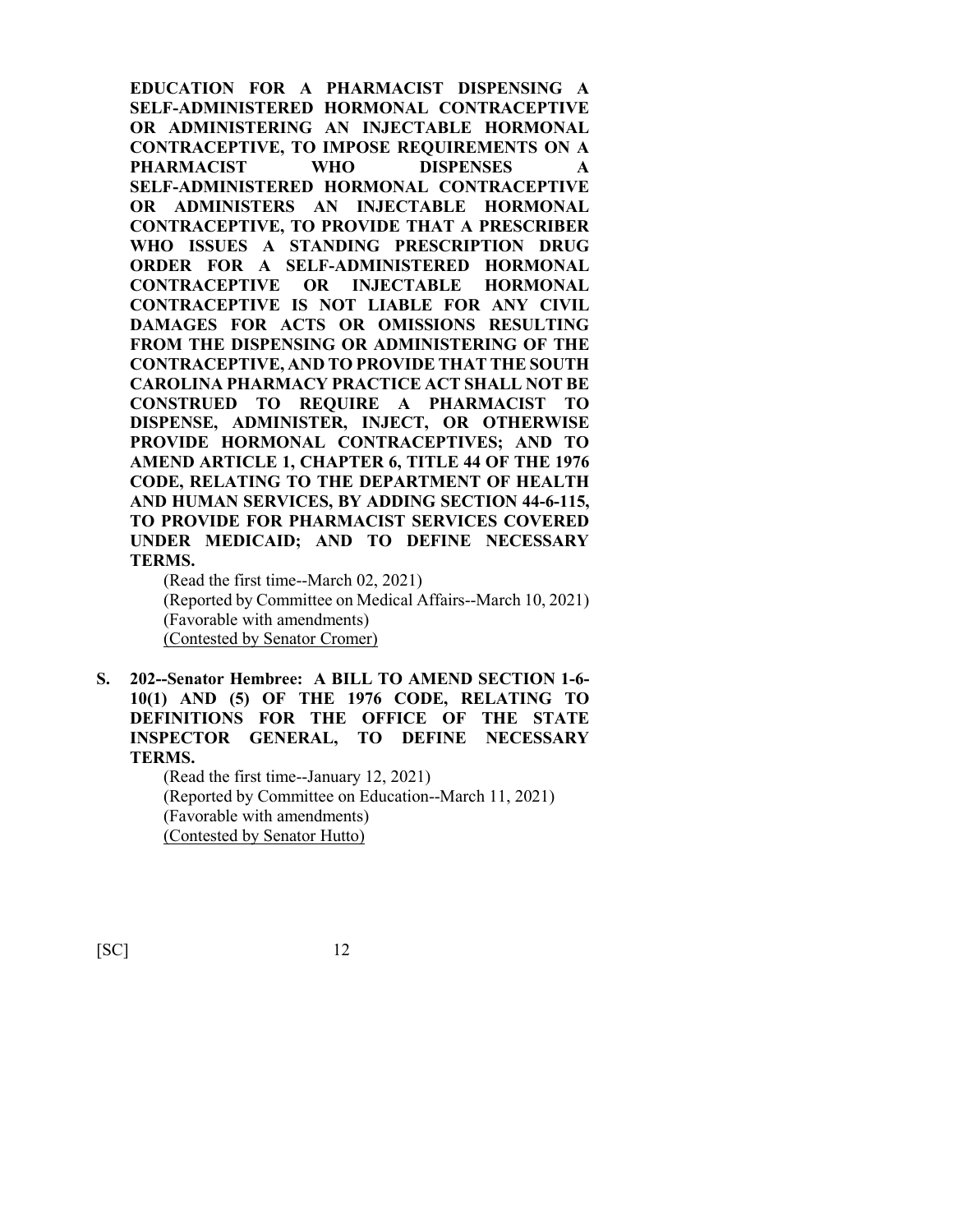**S. 615--Senators Young and Campsen: A BILL TO AMEND SECTION 59-63-100 OF THE 1976 CODE, RELATING TO NONPUBLIC SCHOOL STUDENT PARTICIPATION IN THE INTERSCHOLASTIC ACTIVITIES OF PUBLIC SCHOOLS, TO PROVIDE LIMITED SITUATIONS IN WHICH HIGH SCHOOL STUDENTS WHO ATTEND PRIVATE SCHOOLS MAY PARTICIPATE IN HIGH SCHOOL LEAGUE SPORTS OFFERED AT PUBLIC HIGH SCHOOLS; AND TO DEFINE NECESSARY TERMS.**

(Read the first time--February 25, 2021) (Reported by Committee on Education--March 11, 2021) (Favorable with amendments) (Contested by Senator Fanning)

**S. 661--Education Committee: A JOINT RESOLUTION TO APPROVE REGULATIONS OF THE COMMISSION ON HIGHER EDUCATION, RELATING TO LIFE SCHOLARSHIP PROGRAM AND LIFE SCHOLARSHIP ENHANCEMENT, DESIGNATED AS REGULATION DOCUMENT NUMBER 5004, PURSUANT TO THE PROVISIONS OF ARTICLE 1, CHAPTER 23, TITLE 1 OF THE 1976 CODE.**

(Without reference--March 11, 2021)

**S. 662--Education Committee: A JOINT RESOLUTION TO APPROVE REGULATIONS OF THE COMMISSION ON HIGHER EDUCATION, RELATING TO PALMETTO FELLOWS SCHOLARSHIP PROGRAM, DESIGNATED AS REGULATION DOCUMENT NUMBER 5005, PURSUANT TO THE PROVISIONS OF ARTICLE 1, CHAPTER 23, TITLE 1 OF THE 1976 CODE.**

(Without reference--March 11, 2021)

**S. 663--Education Committee: A JOINT RESOLUTION TO APPROVE REGULATIONS OF THE COMMISSION ON HIGHER EDUCATION, RELATING TO SOUTH CAROLINA HOPE SCHOLARSHIP, DESIGNATED AS REGULATION DOCUMENT NUMBER 5006, PURSUANT TO THE PROVISIONS OF ARTICLE 1, CHAPTER 23, TITLE 1 OF THE 1976 CODE.**

(Without reference--March 11, 2021)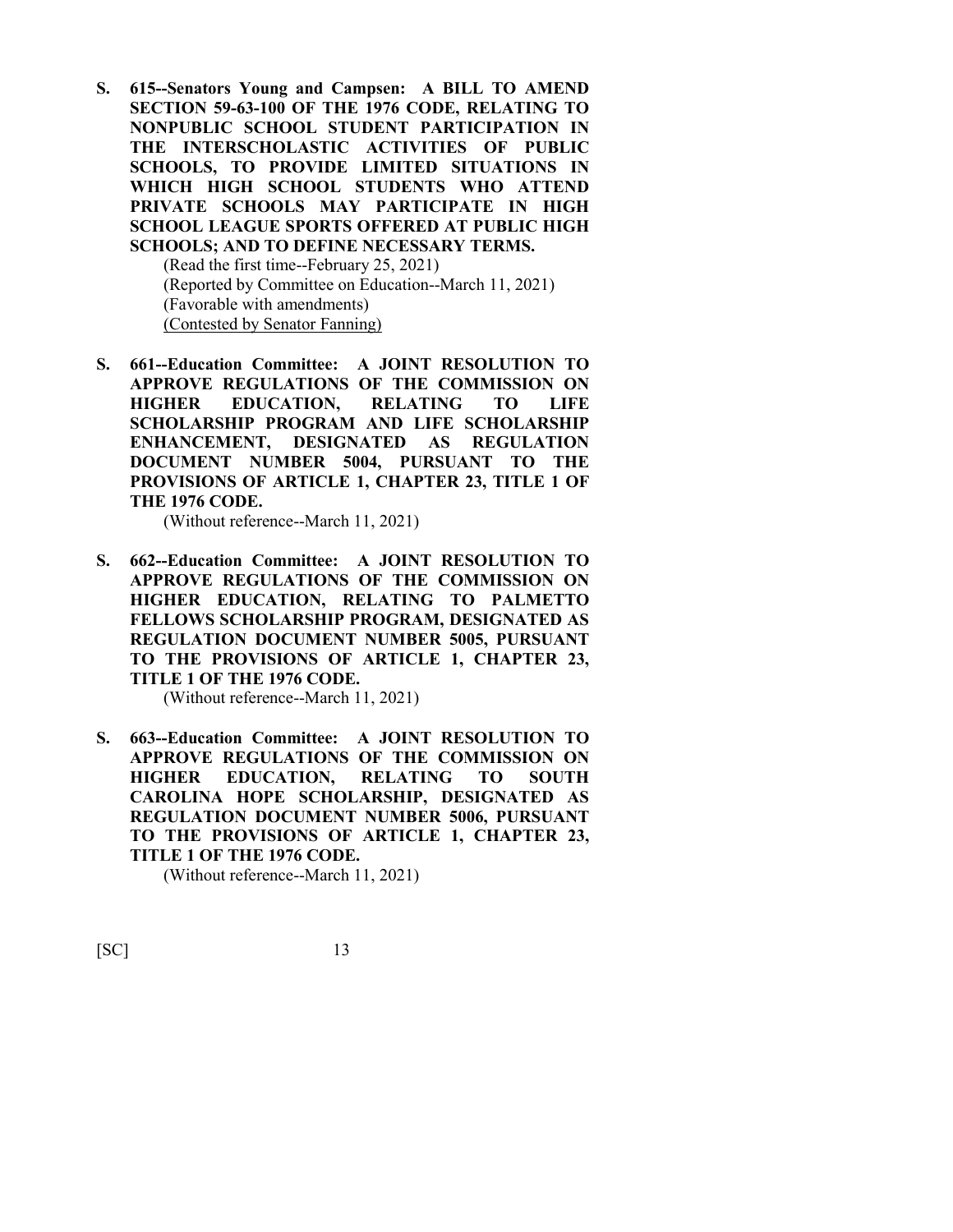**H. 3071--Reps. Ott, Ligon, Taylor, Bryant, Cobb-Hunter, Haddon, Forrest and Thayer: A JOINT RESOLUTION TO CREATE THE "EQUINE INDUSTRY SUPPORT MEASURES STUDY COMMITTEE" TO EXAMINE THE POTENTIAL FOR FURTHER GROWTH OF THE EQUINE INDUSTRY IN THIS STATE AND THE RESULTING ECONOMIC IMPACT.**

> (Read the first time--February 3, 2021) (Reported by Committee on Agriculture and Natural Resources--March 16, 2021) (Favorable with amendments)

**S. 154--Senator Martin: A BILL TO AMEND CHAPTER 54, TITLE 12 OF THE 1976 CODE, RELATING TO THE UNIFORM METHOD OF COLLECTION AND ENFORCEMENT OF TAXES LEVIED AND ASSESSED BY THE SOUTH CAROLINA DEPARTMENT OF REVENUE, BY ADDING SECTION 12-54-20, TO PROVIDE THAT A TAXPAYER THAT PREVAILS IN AN ACTION OR PROCEEDING TO RECOVER A TAX OR PENALTY IS ENTITLED TO REASONABLE ATTORNEYS' FEES AND COSTS ASSOCIATED WITH DEFENDING THE ACTION OR PROCEEDING.**

(Read the first time--January 12, 2021) (Reported by Committee on Finance--March 17, 2021) (Favorable with amendments)

**S. 195--Senator Hembree: A BILL TO AMEND SECTION 12-37-2650, CODE OF LAWS OF SOUTH CAROLINA, 1976, RELATING TO THE ISSUANCE OF TAX NOTICES AND PAID RECEIPTS AND THE DELEGATION OF COLLECTION OF TAXES, SO AS TO PROVIDE THAT THE TAX NOTICE MUST SET FORTH THE FAIR MARKET VALUE USED FOR THE VEHICLE.** (Read the first time--January 12, 2021)

(Reported by Committee on Finance--March 17, 2021) (Favorable with amendments)

**S. 401--Senators Gustafson, Hembree and Fanning: A BILL TO AMEND SECTION 6-1-320 OF THE 1976 CODE, RELATING TO THE LIMITATION ON MILLAGE INCREASES, TO ALLOW THE GOVERNING BODY OF A COUNTY TO**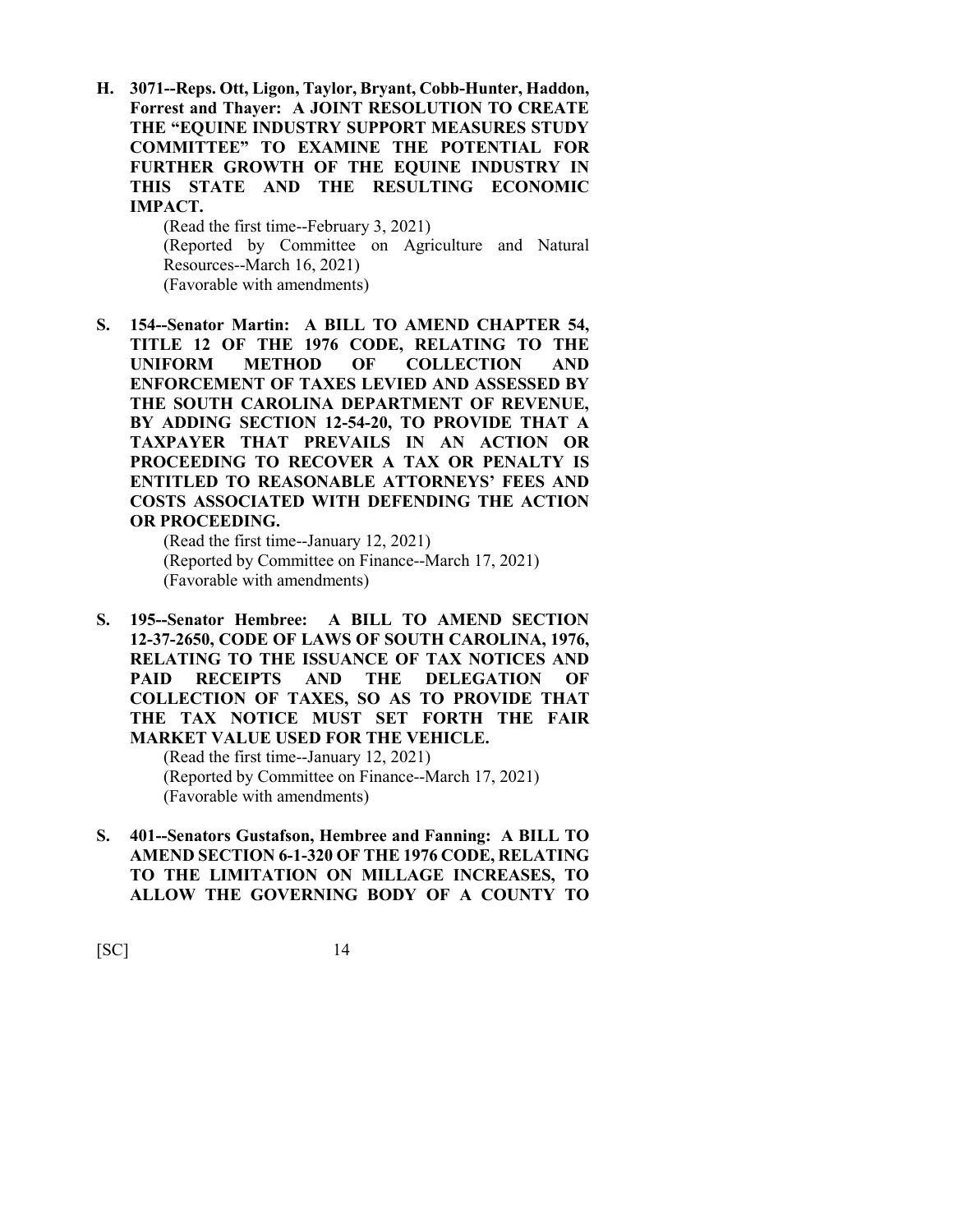## **SUSPEND THE LIMITATION FOR THE PURPOSE OF SUPPORTING A FIRE PROTECTION DISTRICT.**

(Read the first time--January 12, 2021) (Reported by Committee on Finance--March 17, 2021) (Favorable with amendments)

**S. 461--Senator Alexander: A BILL TO ENACT THE "SOUTH CAROLINA PAY FOR SUCCESS PERFORMANCE ACCOUNTABILITY ACT"; TO AMEND TITLE 11 OF THE 1976 CODE, RELATING TO PUBLIC FINANCE, BY ADDING CHAPTER 60, TO ESTABLISH THE TRUST FUND FOR PERFORMANCE ACCOUNTABILITY TO FUND PAY-FOR-SUCCESS CONTRACTS, WHEREBY THE STATE CONTRACTS WITH A PRIVATE-SECTOR ORGANIZATION TO ACHIEVE SPECIFICALLY DEFINED MEASUREABLE OUTCOMES IN WHICH THE STATE PAYS ONLY TO THE EXTENT THAT THE DESIRED OUTCOMES ARE ACHIEVED.**

> (Read the first time--January 13, 2021) (Reported by Committee on Finance--March 17, 2021) (Favorable)

**S. 463--Senators Alexander, Cromer, Grooms, Scott and Loftis: A BILL TO DELETE SECTION 2.B. OF ACT 134 OF 2016, RELATING TO THE EXPIRATION OF TAX CREDITS FOR THE PURCHASE OF GEOTHERMAL MACHINERY AND EQUIPMENT.**

> (Read the first time--January 13, 2021) (Reported by Committee on Finance--March 17, 2021) (Favorable with amendments)

**S. 527--Senator Alexander: A BILL TO AMEND SECTION 12-43-220, AS AMENDED, CODE OF LAWS OF SOUTH CAROLINA, 1976, RELATING TO THE CLASSIFICATION OF PROPERTY AND THE APPLICABLE ASSESSMENT RATIOS FOR THE VARIOUS CLASSES OF PROPERTY FOR PURPOSES OF IMPOSITION OF THE PROPERTY TAX, SO AS TO DEFINE "LEGALLY SEPARATED" FOR PURPOSES OF THE CERTIFICATE CONTAINED IN THE APPLICATION FOR THE SPECIAL FOUR PERCENT ASSESSMENT RATIO FOR OWNER-OCCUPIED RESIDENTIAL PROPERTY AND TO REQUIRE ANNUAL REAPPLICATION AND RECERTIFICATION TO**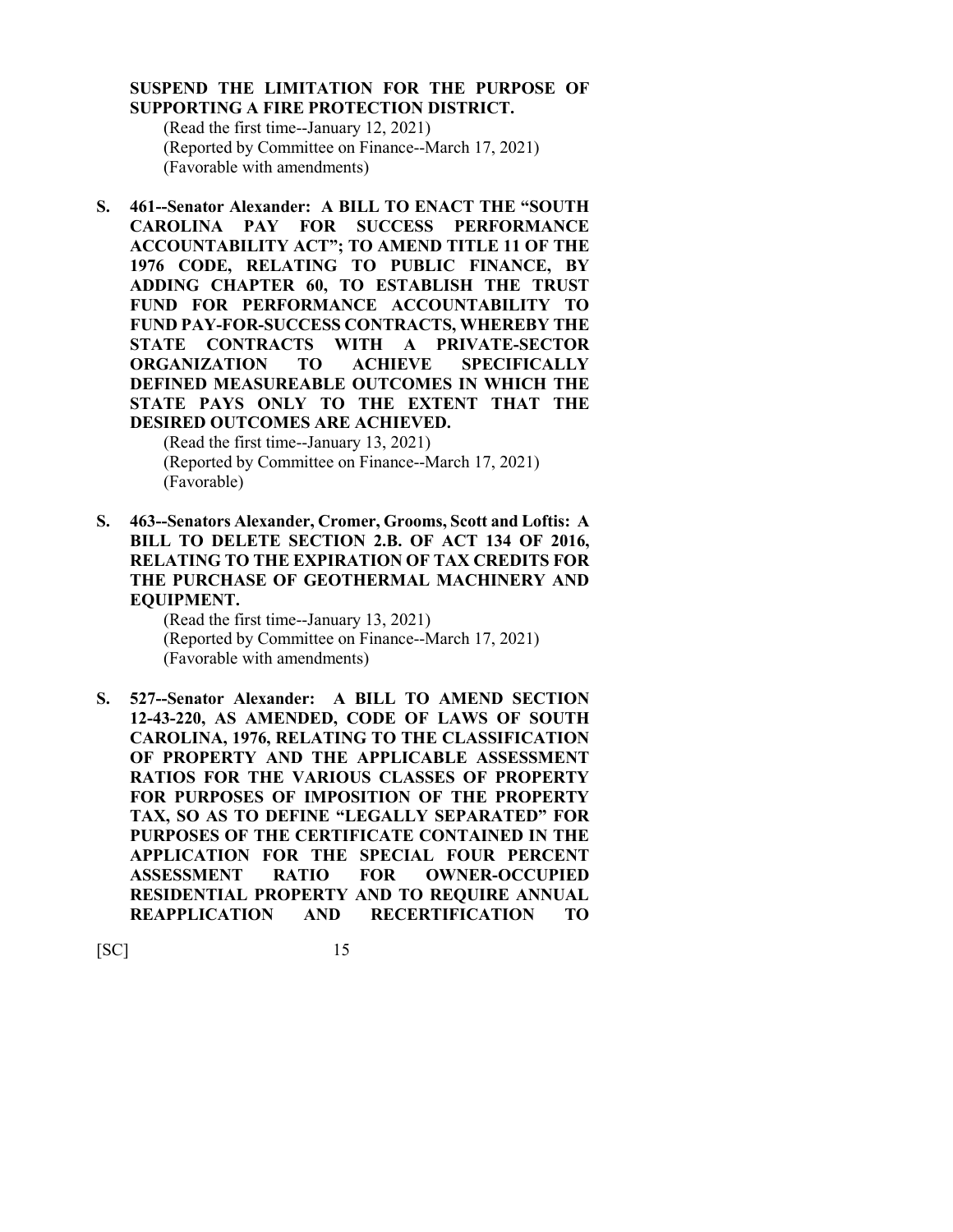### **MAINTAIN THE SPECIAL FOUR PERCENT ASSESSMENT RATIO FOR CERTAIN SEPARATED SPOUSES.**

(Read the first time--February 4, 2021) (Reported by Committee on Finance--March 17, 2021) (Favorable)

**S. 556--Senators Goldfinch and Campsen: A BILL TO AMEND THE CODE OF LAWS OF SOUTH CAROLINA, 1976, BY ADDING SECTION 50-11-107 SO AS TO PROVIDE A PENALTY FOR A VIOLATION OF THE PROVISIONS OF CHAPTER 11, TITLE 50; TO AMEND SECTION 50-9-450, RELATING TO COMMERCIAL FUR LICENSES, SO AS TO REMOVE THE LICENSE REQUIREMENT FOR PERSONS WHO TRAP FUR-BEARING ANIMALS; TO AMEND SECTION 50-11-2200, RELATING TO UNLAWFUL CONDUCT ON WILDLIFE MANAGEMENT AREAS, SO AS TO REMOVE THE PROHIBITION ON TRAPPING; TO AMEND SECTION 50-11-2400, RELATING TO DEFINITIONS, SO AS TO LIMIT THE DEFINITION OF THE TERM "COMMERCIAL PURPOSES" TO FUR-BEARING ANIMALS; TO AMEND SECTION 50-11-2430, RELATING TO THE PROOF OF OWNERSHIP OR PERMISSION TO SET TRAPS ON LAND, SO AS TO LIMIT THE USE OF TRAPS ON PRIVATE LAND TO THE OWNER OR HIS AGENT; TO AMEND SECTION 50-11-2445, RELATING TO THE REMOVAL OF TRAPPED WILDLIFE, SO AS TO REMOVE REFERENCES TO A DESIGNEE AND INSERT THE TERM "AGENT"; TO AMEND SECTION 50-11-2450, RELATING TO REPORTING REQUIREMENTS FOR COMMERCIAL FUR LICENSEES, SO AS TO REMOVE A REFERENCE TO A REPEALED CODE SECTION; TO AMEND SECTION 50-11-2460, RELATING TO TRAPS ALLOWED FOR TRAPPING, SO AS TO REQUIRE ONLY CERTAIN INFORMATION TO BE ON TRAPS ON PUBLIC LAND; TO AMEND SECTION 50-11-2515, RELATING TO PROHIBITED ACTS, SO AS TO ESTABLISH A PENALTY FOR CERTAIN ACTS; TO AMEND SECTION 50-11-2540, RELATING TO TRAPPING SEASON, SO AS TO ESTABLISH TRAPPING SEASONS ON PUBLIC AND PRIVATE LAND AND TO REMOVE CERTAIN PROHIBITIONS ON TRAPPING COYOTES; TO AMEND**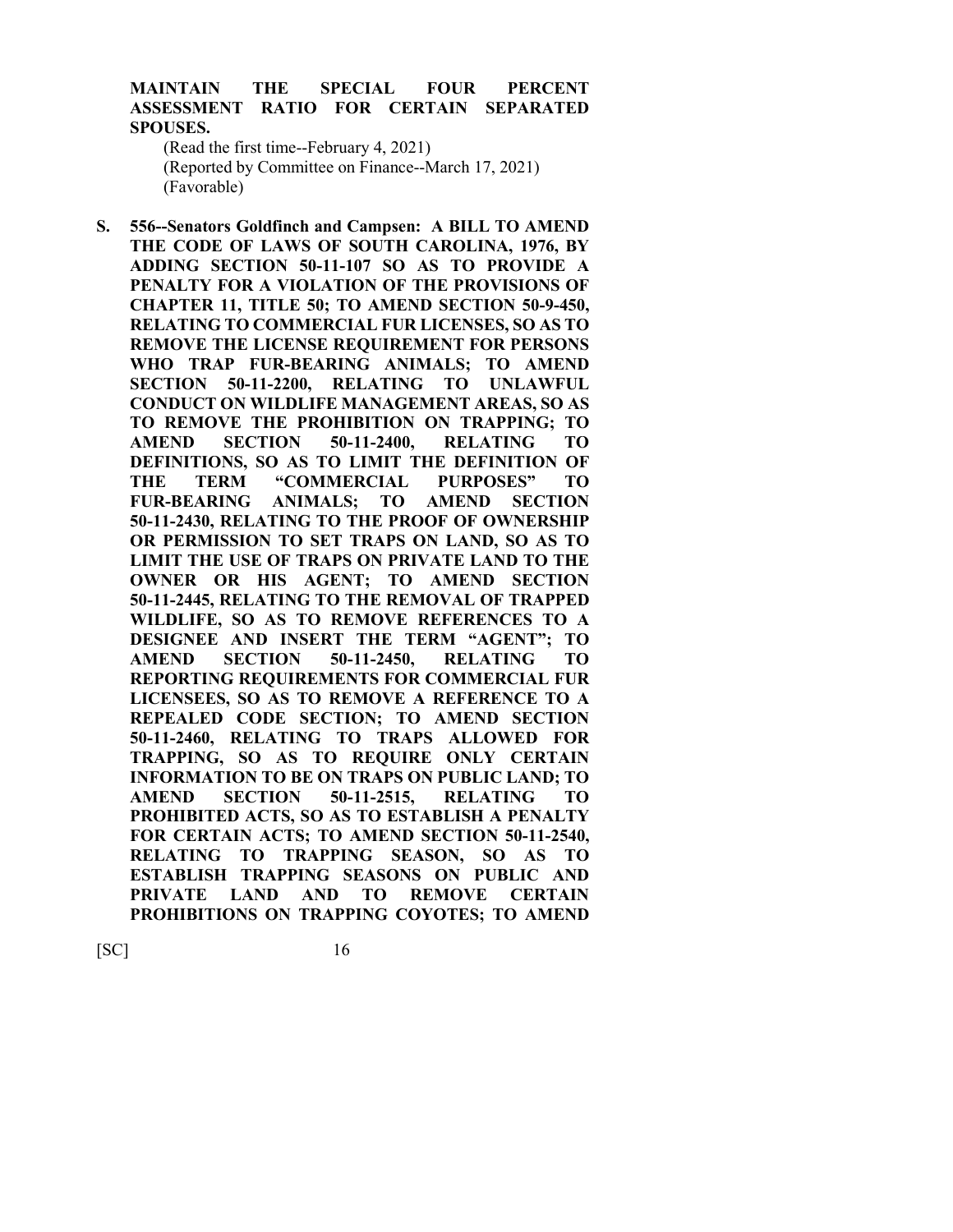**SECTION 50-11-2565, RELATING TO PENALTIES FOR VIOLATIONS OF ARTICLE 12, SO AS TO REMOVE A REFERENCE; TO AMEND SECTION 50-11-2570, RELATING TO SPECIAL PERMITS TO CAPTURE DESTRUCTIVE WILDLIFE, SO AS TO ALLOW A PROPERTY OWNER OR HIS AGENT TO TAKE FUR-BEARING ANIMALS OR SQUIRRELS FOR AGRICULTURAL OR WILDLIFE MANAGEMENT PURPOSES WITHOUT A LICENSE OR PERMIT AND TO REMOVE THE PROHIBITION ON THE COMMERCIAL DISPOSAL OF A FUR-BEARING ANIMAL TAKEN IN ACCORDANCE WITH A DEPREDATION PERMIT; AND TO REPEAL SECTION 50-11-2560 RELATING TO PENALTIES FOR VIOLATIONS OF ARTICLE 12.**

(Read the first time--February 17, 2021) (Reported by Committee on Fish, Game and Forestry--March 17, 2021) (Favorable with amendments) (Contested by Senator McElveen)

**S. 627--Senators Bennett, Adams, Kimbrell, M. Johnson, Davis, Turner, Campsen, Hembree, Alexander, Williams, Cromer, McElveen, Loftis, Climer, Talley, Rice, Garrett, Rankin and Leatherman: A BILL TO AMEND SECTION 12-6-545, CODE OF LAWS OF SOUTH CAROLINA, 1976, RELATING TO INCOME TAX RATES FOR PASS-THROUGH TRADE AND BUSINESS INCOME, SO AS TO CREATE AN ELECTION TO TAX PARTNERSHIPS AND "S" CORPORATIONS AT THE ENTITY LEVEL; AND TO AMEND SECTION 12-6-3400, RELATING TO CREDIT FOR INCOME TAX PAID BY SOUTH CAROLINA RESIDENTS TO ANOTHER STATE, SO AS TO PROVIDE THAT AN ELECTING PASS-THROUGH BUSINESS ENTITY IS ELIGIBLE FOR THE CREDIT.**

> (Read the first time--March 2, 2021) (Reported by Committee on Finance--March 17, 2021) (Favorable with amendments)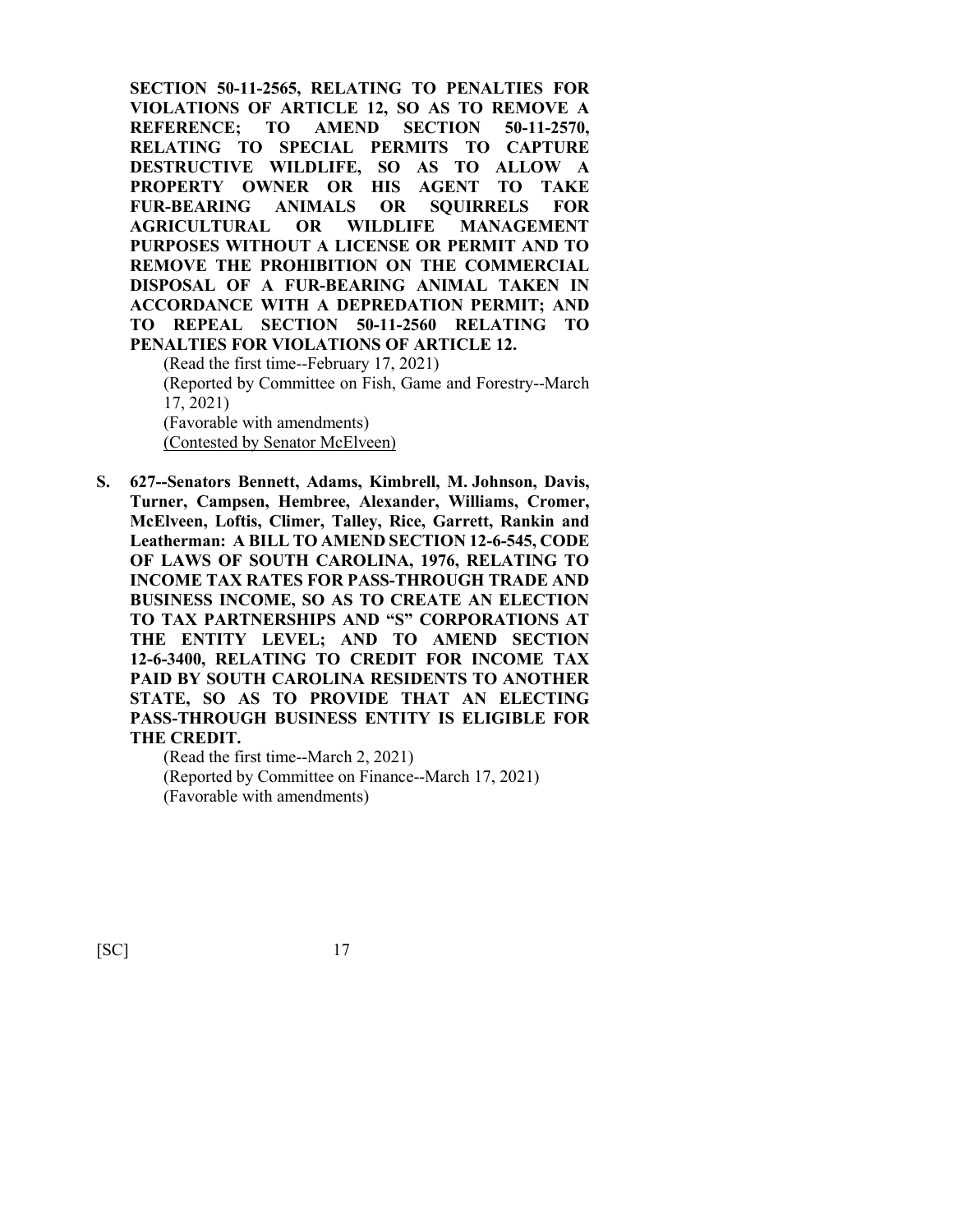**H. 3059--Reps. Hixon, Forrest and W. Newton: A BILL TO AMEND THE CODE OF LAWS OF SOUTH CAROLINA, 1976, BY REPEALING ARTICLE 3 OF CHAPTER 17, TITLE 51 RELATING TO THE HERITAGE TRUST REVENUE BONDS.**

> (Read the first time--February 3, 2021) (Reported by Committee on Fish, Game and Forestry--March 17, 2021) (Favorable)

**H. 3549--Reps. Ott, Kirby, Bryant and Pope: A BILL TO AMEND SECTION 50-9-40, CODE OF LAWS OF SOUTH CAROLINA, 1976, RELATING TO HUNTING AND FISHING LICENSES, SO AS TO AUTHORIZE THE DEPARTMENT OF NATURAL RESOURCES TO OFFER A LICENSE, PERMIT, OR TAG MADE OF A DURABLE MATERIAL AND TO ESTABLISH A FEE; AND TO AMEND SECTION 50-9-50, RELATING TO THE POSSESSION OF A HUNTING OR FISHING LICENSE, PERMIT, OR STAMP, SO AS TO ALLOW FOR A PERSON HUNTING OR FISHING TO DISPLAY THEIR LICENSE, PERMIT, OR STAMP ELECTRONICALLY.**

(Read the first time--February 24, 2021) (Reported by Committee on Fish, Game and Forestry--March 17, 2021) (Favorable with amendments)

**H. 3684--Reps. Herbkersman, Erickson, Bradley and W. Newton: A BILL TO AMEND THE CODE OF LAWS OF SOUTH CAROLINA, 1976, BY ADDING SECTION 50-5-1713 SO AS TO PROVIDE LIMITS FOR COBIA CAUGHT IN THE WATERS OF THIS STATE AND PROHIBIT THE TAKING OR POSSESSION OF COBIA WHEN FEDERAL REGULATIONS PROVIDE FOR THE CLOSURE OF A RECREATIONAL OR COMMERCIAL COBIA FISHERY IN THE WATERS OF THE SOUTH ATLANTIC OCEAN; AND TO AMEND SECTION 50-5-2730, AS AMENDED, RELATING TO THE APPLICATION OF FEDERAL FISHING REGULATIONS IN THE WATERS OF THIS**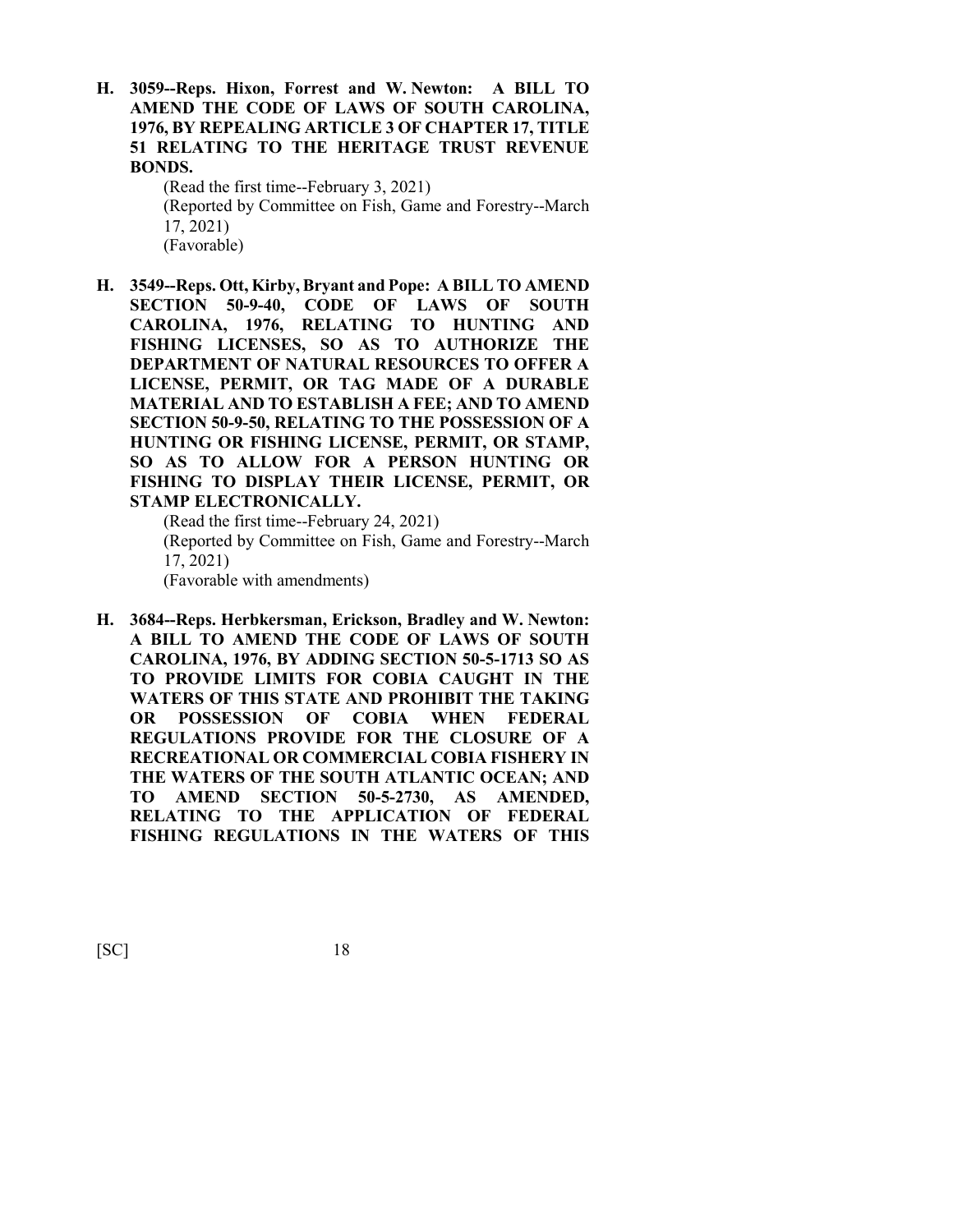## **STATE, SO AS TO REMOVE THE EXCEPTION FOR COBIA.**

(Read the first time--February 24, 2021) (Reported by Committee on Fish, Game and Forestry--March 17, 2021) (Favorable)

**H. 3770--Reps. G.M. Smith, Stavrinakis, Wetmore, Weeks, Hewitt, Wheeler, Erickson, Bradley, W. Newton and Dillard: A JOINT RESOLUTION TO AUTHORIZE THE USE OF FEDERAL FUNDS FROM THE EMERGENCY RENTAL ASSISTANCE PROGRAM, AND TO PROVIDE THE MANNER IN WHICH THE FUNDS MUST BE DISTRIBUTED.**

(Read the first time--March 9, 2021) (Reported by Committee on Finance--March 17, 2021) (Favorable with amendments)

**H. 3925--Reps. Allison, Trantham, Felder, Simrill, Ligon, Collins, Calhoon, Huggins, McCabe and Pope: A JOINT RESOLUTION TO WAIVE CERTAIN PROVISIONS OF SECTION 59-63-100 OF THE 1976 CODE RELATING TO LIMITATIONS ON HOMESCHOOL STUDENT ELIGIBILITY TO PARTICIPATE IN PUBLIC SCHOOL INTERSCHOLASTIC ACTIVITIES FOR THE 2021-2022 AND 2022-2023 SCHOOL YEARS.**

(Recalled from Committee on Education--March 17, 2021)

## **CONCURRENT RESOLUTION**

**S. 569--Senator Adams: A CONCURRENT RESOLUTION TO REQUEST THAT THE DEPARTMENT OF TRANSPORTATION NAME THE PORTION OF UNITED STATES HIGHWAY 52 RIVERS AVENUE FROM ITS INTERSECTION WITH MALL DRIVE TO ITS INTERSECTION WITH MCMILLAN AVENUE IN CHARLESTON COUNTY "ROBERT ANTHONY 'TONY' WAY ROAD" AND ERECT APPROPRIATE MARKERS OR**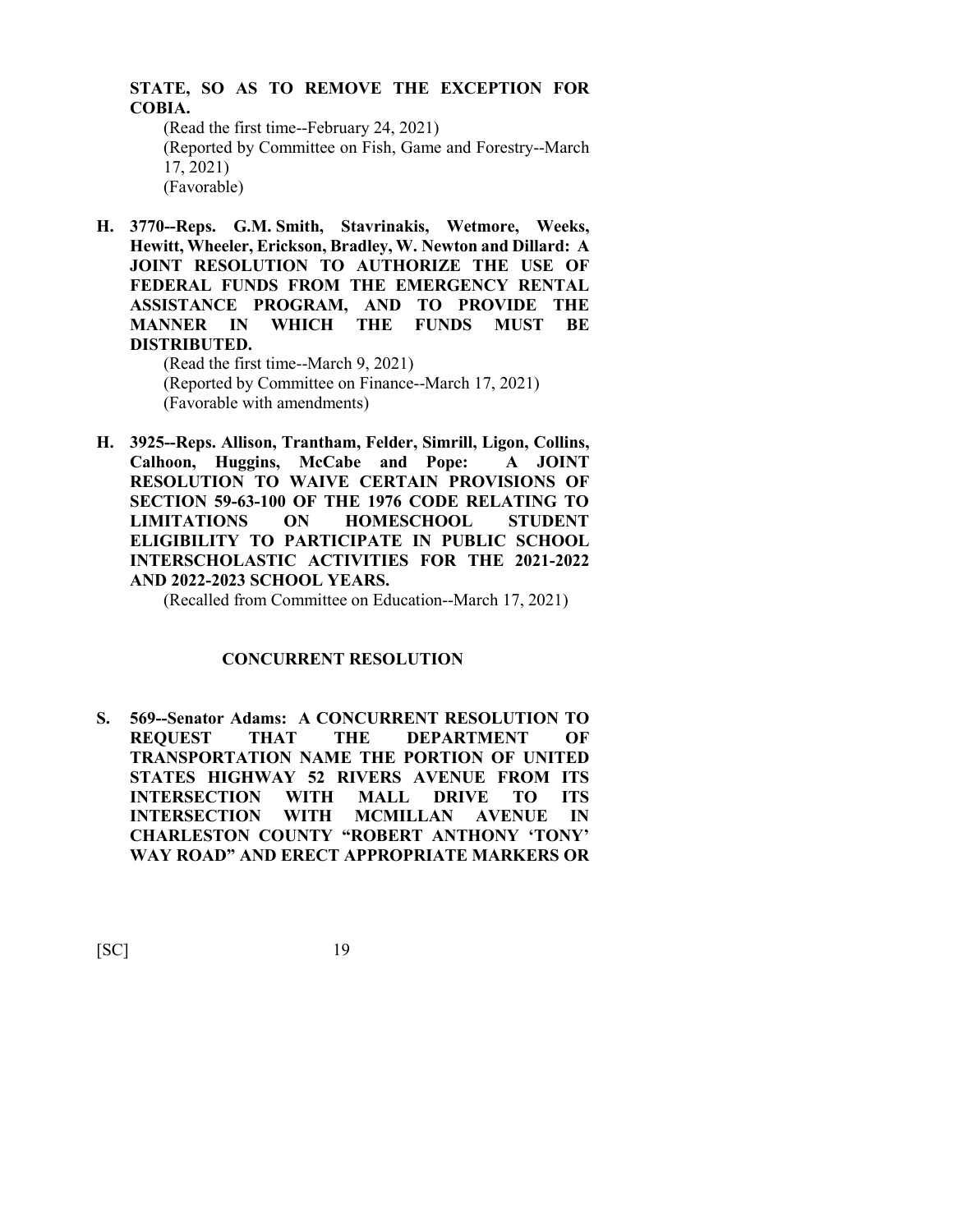**SIGNS AT THIS LOCATION CONTAINING THE DESIGNATION.**

(Recalled from Committee on Transportation--March 17,  $2021$